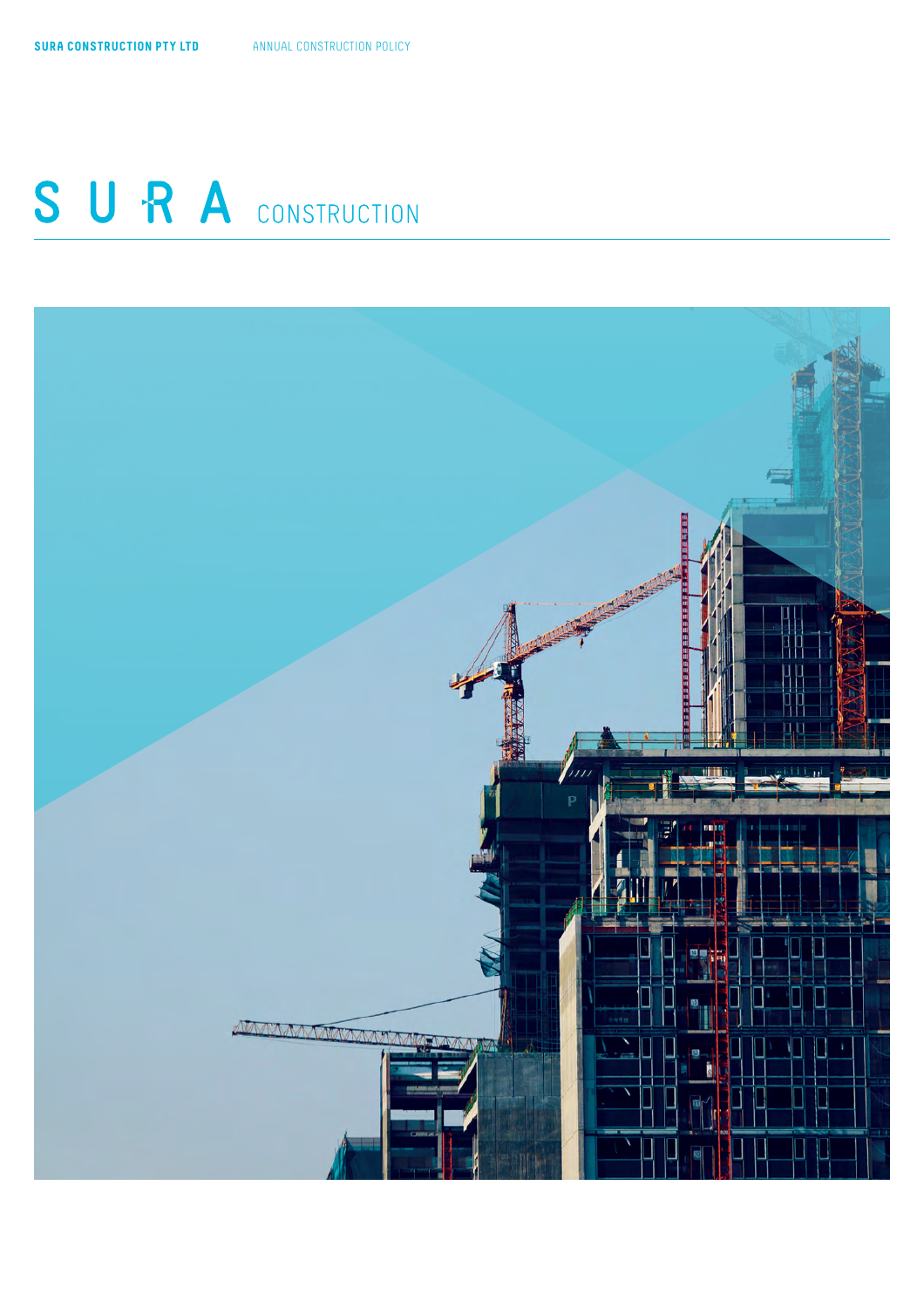## CONTENTS

| <b>IMPORTANT INFORMATION</b>                                                                                                                                                                                                                                                    | 3                                                                                                                                    |
|---------------------------------------------------------------------------------------------------------------------------------------------------------------------------------------------------------------------------------------------------------------------------------|--------------------------------------------------------------------------------------------------------------------------------------|
| <b>ABOUT SURA CONSTRUCTION</b><br><b>ABOUT THE INSURER</b><br>YOUR DUTY OF DISCLOSURE<br>GENERAL INSURANCE CODE OF PRACTICE<br>PRIVACY STATEMENT<br>SERVICE OF SUIT<br><b>SEVERAL LIABILITY</b><br><b>SANCTIONS</b><br>HOW TO APPLY FOR INSURANCE<br><b>HOW TO MAKE A CLAIM</b> | 3<br>3<br>3<br>4<br>4<br>5<br>5<br>5<br>5<br>5                                                                                       |
| <b>IMPORTANT NOTICES</b>                                                                                                                                                                                                                                                        | 6                                                                                                                                    |
| SIGNIFICANT FEATURES AND BENEFITS<br><b>EXCLUSIONS AND CONDITIONS</b><br>AVERAGE/UNDERINSURANCE<br><b>DISPUTE RESOLUTION PROCESS</b><br>YOUR POLICY<br>WHEN YOU ARE INSURED<br>PAYING YOUR PREMIUM<br>LIABILITY ASSUMED UNDER AGREEMENT<br>PROVIDING PROOF                      | 6<br>6<br>$\overline{7}$<br>$\overline{7}$<br>$\overline{7}$<br>$\overline{7}$<br>$\overline{7}$<br>$\overline{7}$<br>$\overline{7}$ |
| <b>GENERAL DEFINITIONS</b>                                                                                                                                                                                                                                                      | 8                                                                                                                                    |
| <b>GENERAL EXCLUSIONS APPLICABLE</b><br><b>TO SECTIONS ONE AND TWO</b>                                                                                                                                                                                                          | 13                                                                                                                                   |
| <b>GENERAL CONDITIONS APPLICABLE</b><br><b>TO SECTIONS ONE AND TWO</b>                                                                                                                                                                                                          | 14                                                                                                                                   |
| <b>SECTION ONE - MATERIAL DAMAGE</b>                                                                                                                                                                                                                                            | 18                                                                                                                                   |
| <b>S1.1 INSURING CLAUSES</b><br>S1.2 ADDITIONAL BENEFITS<br>S1.3 LIMIT OF INDEMNITY<br>S1.4 BASIS OF LOSS SETTLEMENT<br>S1.5 EXCLUSIONS<br>S1.6 CONDITIONS                                                                                                                      | 18<br>18<br>19<br>19<br>21<br>23                                                                                                     |
|                                                                                                                                                                                                                                                                                 |                                                                                                                                      |
| <b>SECTION TWO - THIRD PARTY LIABILITY</b>                                                                                                                                                                                                                                      | 24                                                                                                                                   |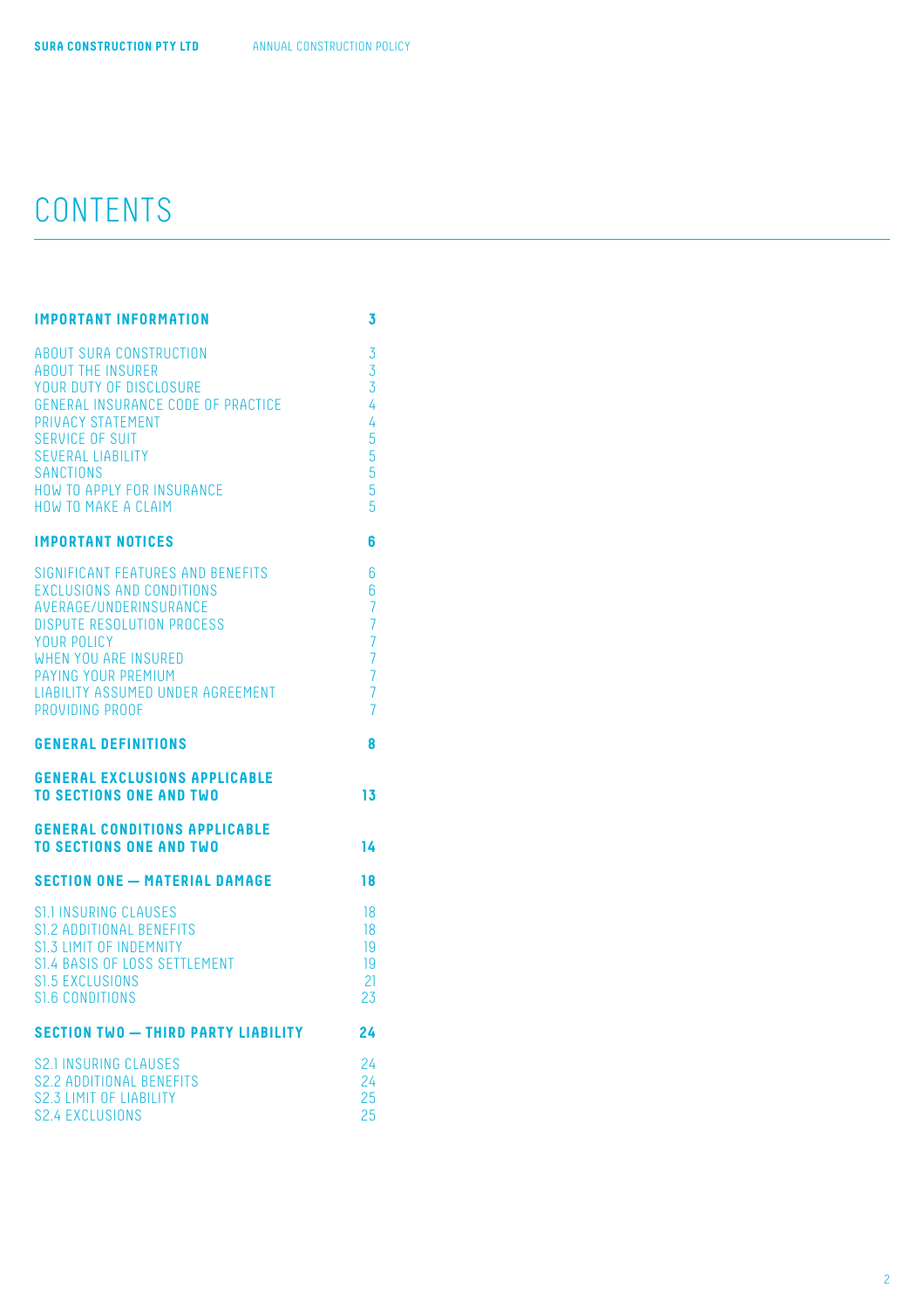## <span id="page-2-0"></span>IMPORTANT INFORMATION

## **ABOUT SURA CONSTRUCTION**

SURA Construction Pty Ltd ABN 35 147 580 756 (SURA Construction) has developed this Annual Construction Insurance Policy which is underwritten by the Insurer referred to below.

SURA Construction has an authority from the Insurer to arrange, enter into/bind and administer this insurance (including handling and settling claims) for the Insurer.

In providing any financial services SURA Construction acts as an Authorised Representative of SURA Pty Ltd ABN 36 115 672 350 AFSL 294 313

#### Our contact details are:

Level 14/141 Walker Street North Sydney NSW 2060 PO Box 1813 North Sydney 2059 Telephone: 02 9930 9500

## **ABOUT THE INSURER**

This insurance is underwritten by Certain Underwriters at Lloyd's.

Lloyd's has been insuring Australian risks for over 150 years and is licensed to write non-life insurance business under the Australian Insurance Act 1973. You or Your representatives can obtain further details of the syndicate numbers and the proportions of this insurance for which each of the Underwriters at Lloyd's is liable by requesting them from Us. In the event of loss, each Underwriter (and their Executors and Administrators) is only liable for their own share of the loss. Lloyd's Underwriters have strong financial security characteristics. However, please note that ratings can vary from time to time.

You can check the Insurer's current ratings at the following website Standard & Poors [www.standardandpoors.com](http://www.standardandpoors.com)

You should contact SURA Construction in the first instance in relation to this insurance.

#### Lloyd's contact details are:

Lloyd's Australia Limited Level 9, 1 O'Connell St Sydney NSW 2000 Telephone: 02 8298 0783 Facsimile: 02 8298 0788

## **YOUR DUTY OF DISCLOSURE**

This Policy is subject to the Insurance Contracts Act 1984 (Act). Under that Act You have a Duty of Disclosure.

Before You take out insurance with Us, You have a duty to tell Us of everything that You know, or could reasonably be expected to know that may affect Our decision to insure You and on what terms. If You are not sure whether something is relevant You should inform Us anyway.

You have the same duty to inform Us of those matters before You renew, extend, vary, or reinstate Your contract of insurance. The duty applies until the Policy is entered into, or where relevant, renewed, extended, varied or reinstated (Relevant Time). If anything changes between when the answers are provided to Us or disclosures are made and the Relevant Time, .<br>You need to tell Us.

Your duty however does not require disclosure of matters that:

- reduce the risk:
- are common knowledge;
- We know or, in the ordinary course of Our business, ought to know; or
- We have indicated We do not want to know.

If You do not comply with Your duty of disclosure, We may be entitled to:

- reduce Our liability for any claim;
- cancel the contract;
- refuse to pay the claim; or
- avoid the contract from its beginning, if Your non-disclosure was fraudulent.

After the Policy is entered into, ongoing disclosure obligations can apply. See the Policy for details.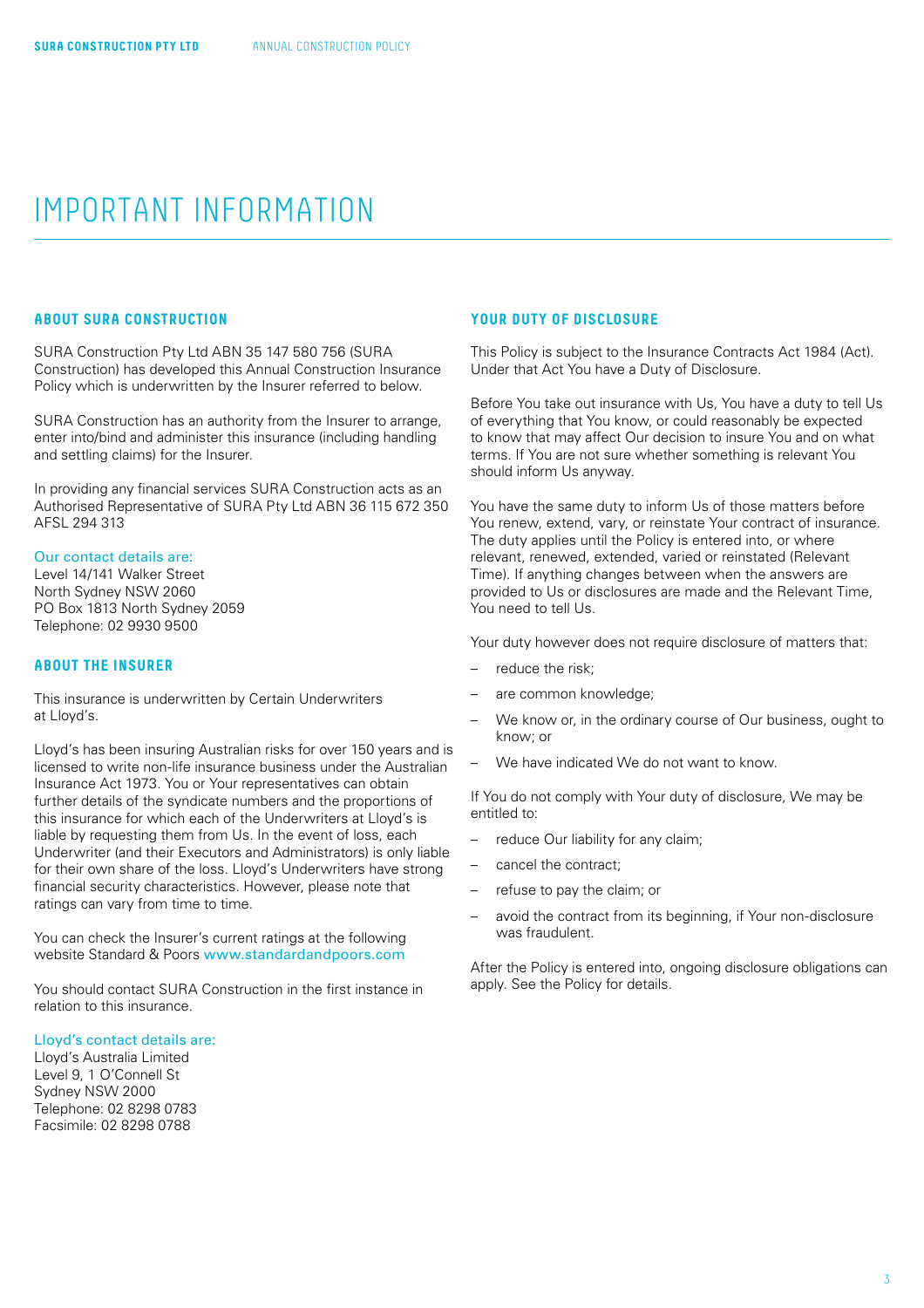## <span id="page-3-0"></span>IMPORTANT INFORMATION

## **GENERAL INSURANCE CODE OF PRACTICE**

We proudly support the General Insurance Code of Practice (the 'Code'). The purpose of the Code is to raise the standards of practice and service in the general insurance industry.

For further information on the Code, please visit [www.codeofpractice.com.au](http://www.codeofpractice.com.au) or alternatively you can request a brochure on the Code from SURA Construction.

## **PRIVACY STATEMENT**

In this Privacy Statement the use of "We", "Our" or "Us" means SURA and the Insurers unless specified otherwise.

In this Privacy Statement the use of personal information includes sensitive information.

We are committed to protecting the privacy of the personal information that You provide to Us.

The Privacy Act 1988 contains the Australian Privacy Principles which require Us to tell You that We collect, handle, store and disclose Your personal and sensitive information for the specific purpose of:

- deciding whether to issue a policy,
- determining the terms and conditions of your Policy,
- compiling data to help develop and identify other products and services that may interest clients, and
- handling Claims.

Personal information is information or an opinion about an identified individual, or an individual who is reasonably identifiable:

- a) whether the information or opinion is true or not;
- b) whether the information or opinion is recorded in a material form or not.

Sensitive information includes, amongst other things, information about an individual's racial or ethnic origin, political opinions, membership of a political organisation, religious beliefs or affiliations, philosophical beliefs, membership of a professional or trade association, membership of a trade union, sexual orientation or practices, criminal record, health information about an individual, genetic information, biometric information or templates.

You have given Us Your consent to collect, use and disclose Your personal information in order to provide You with the relevant services and/or products.

When You give Us personal information about other individuals, We rely on You to have made or make the individual aware that You will or may provide their personal information to Us and the types of other parties and service providers We may provide it to, the relevant purposes We and the other parties and service providers will use it for, and how they can access it. If You have not done or will not do either of these things, You must tell Us before You provide the relevant personal information to Us.

We will protect Your information using physical, technical, and administrative security measures to reduce the risks of loss, misuse, unauthorised access, disclosure and alteration. Some of the safeguards that We use are firewalls and data encryption, physical access controls to Our data centres, and information access authorisation controls.

We disclose personal information to other parties and service providers whom We believe are necessary to assist Us and them in providing the relevant services and/or products. For example, in handling claims, We may have to disclose Your personal information to other parties and service providers such as Our claim management partner, other insurers, reinsurers, loss adjusters, external claims data collectors, investigators and agents, facilitators, assessors or other parties as required by law. We will limit the use and disclosure of any personal information provided by Us to them to the specific purpose for which We supplied it.

We may disclose Your personal information to Our insurers. reinsurers, related entities and service providers overseas where it is reasonably necessary for, or directly related to, the functions, services or activities we provide to you. When we transfer Your information to other countries, including countries which may not have data protection laws that provide the same level of protection that exists in Australia, We will protect the information as described in this Privacy Policy.

If You do not provide the personal information requested and/or do not provide Us with Your consent to the use and disclosure of Your personal information as set out in this Privacy Statement, Your insurance application may not be accepted, or We may not be able to administer Your Policy, or You may be in breach of Your duty of disclosure, the consequences of which are set out under the heading Duty of Disclosure in this document.

We will notify you as soon as possible if Your personal information is involved in a data breach that is likely to result in serious harm to You.

If You would like a copy of Our Privacy Policies, would like to seek access to or correct Your personal information, opt out of receiving materials We send, complain about a breach of Your privacy or You have any query on how Your personal information is collected, stored or used, or any other query relating to Our handling of Your personal information, please contact Us.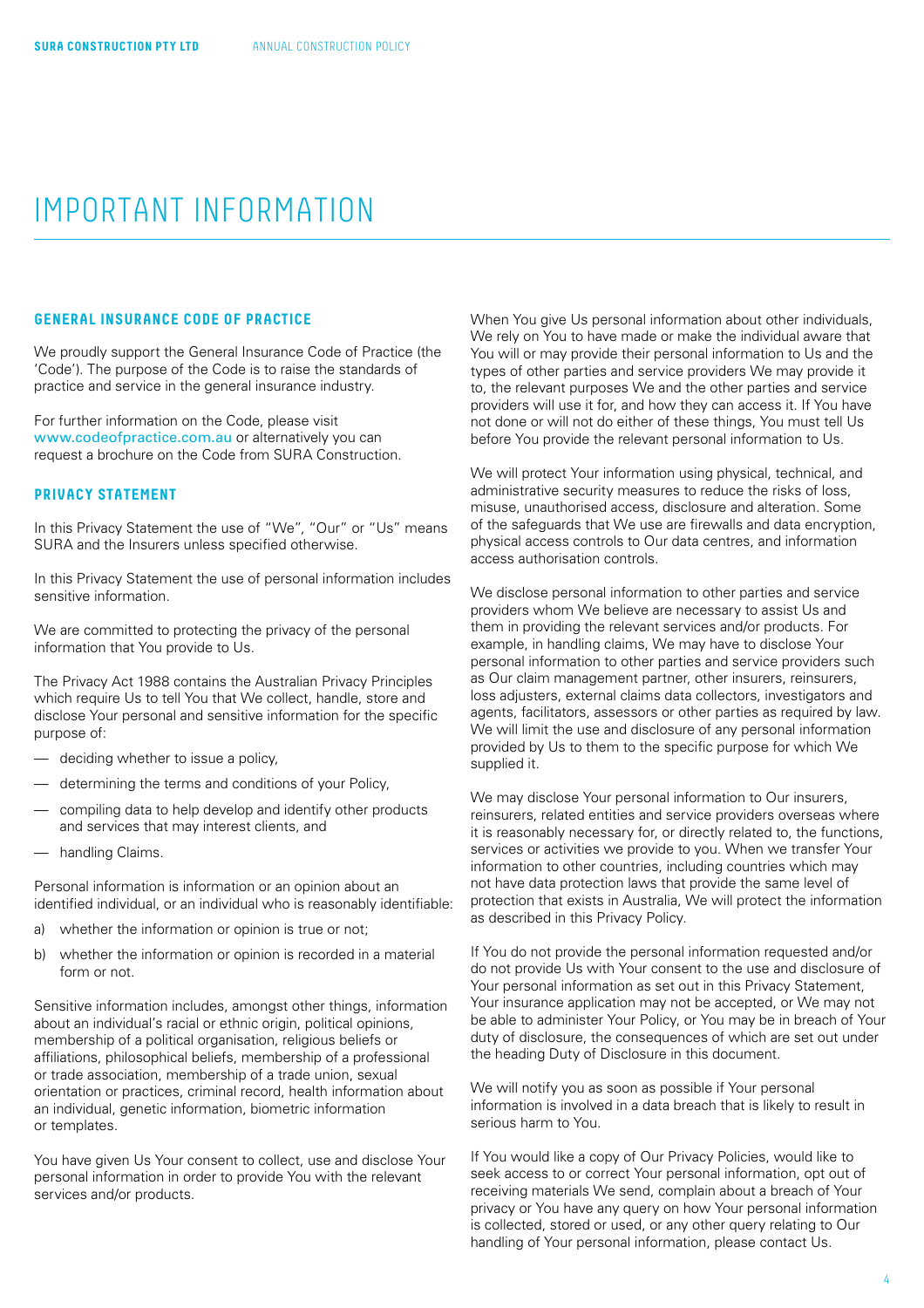## <span id="page-4-0"></span>IMPORTANT INFORMATION

A copy of SURA's full Privacy Policy is located at [www.sura.com.au](http://www.sura.com.au)

### **SERVICE OF SUIT**

The Insurers accepting this insurance agree that:

- if a dispute arises under this insurance, this insurance will be subject to Australian law and practice and the Insurers will submit to the jurisdiction of any competent court in the Commonwealth of Australia;
- any summons, notice or process to be served upon the Insurers may be served upon:

Lloyd's Australia Limited Level 9, 1 O'Connell St Sydney NSW 2000

– if a suit is instituted against any of the Insurers, all Insurers participating in this insurance will abide by the final decision of such Court or any competent Appellate Court.

## **SEVERAL LIABILITY**

The liability of an insurer under this contract is several and not joint with other insurers party to this contract. An insurer is liable only for the proportion of liability it has underwritten. An insurer is not jointly liable for the proportion of liability underwritten by any other insurer. Nor is an insurer otherwise responsible for any liability of any other insurer that may underwrite this contract.

The proportion of liability under this contract underwritten by an insurer (or, in the case of a Lloyd's syndicate, the total of the proportions underwritten by all the members of the syndicate taken together) is shown in the Policy Schedule.

In the case of a Lloyd's syndicate, each member of the syndicate (rather than the syndicate itself) is an insurer. Each member has underwritten a proportion of the total shown for the syndicate (that total itself being the total of the proportions underwritten by all the members of the syndicate taken together). The liability of each member of the syndicate is several and not joint with any other members. A member is liable only for that member's proportion. A member is not jointly liable for any other member's proportion. Nor is any member otherwise responsible for any liability of any other insurer that may underwriter this contract. The business address of each member is Lloyd's, One Lime Street, London EC3M 7HA. The identity of each member of a Lloyd's syndicate and their respective proportion may be obtained by writing to Market Services, Lloyd's, at the above address.

Although reference is made at various parts in this clause to "this contract" in the singular, where the circumstances so require this should be read as a reference to contracts in the plural. The insurers named hereon bind themselves each and for their own part and not one for another.

Each insurer's liability under this contract shall not exceed that percentage or amount of the risk shown against that insurer's name.

#### **SANCTIONS**

We shall not be deemed to provide cover and We shall not be liable to pay any claim or provide any benefit under this Policy to the extent that the provision of such cover, payment of such claim or provision of such benefit would expose Us, Our parent company or Our ultimate controlling entity to any sanction, prohibition or restriction under United Nations resolutions or the trade or economic sanctions, laws or regulations of the European Union, the Commonwealth of Australia, United Kingdom or the United States of America.

## **HOW TO APPLY FOR INSURANCE**

Complete the Construction Insurance Application form as provided to You by SURA Construction or Your insurance broker. If We accept Your Application for insurance, You will receive a Policy Schedule that sets out details of the insurance You have taken out.

## **HOW TO MAKE A CLAIM**

To make a claim, contact SURA Construction by email [claims@sura.com.au](mailto:claims%40sura.com.au?subject=) or by phone on (02) 9930 9500. Details about making a claim are shown in the policy wording under GENERAL CONDITIONS: GC4 on [page 14](#page-13-0) and [15](#page-14-0).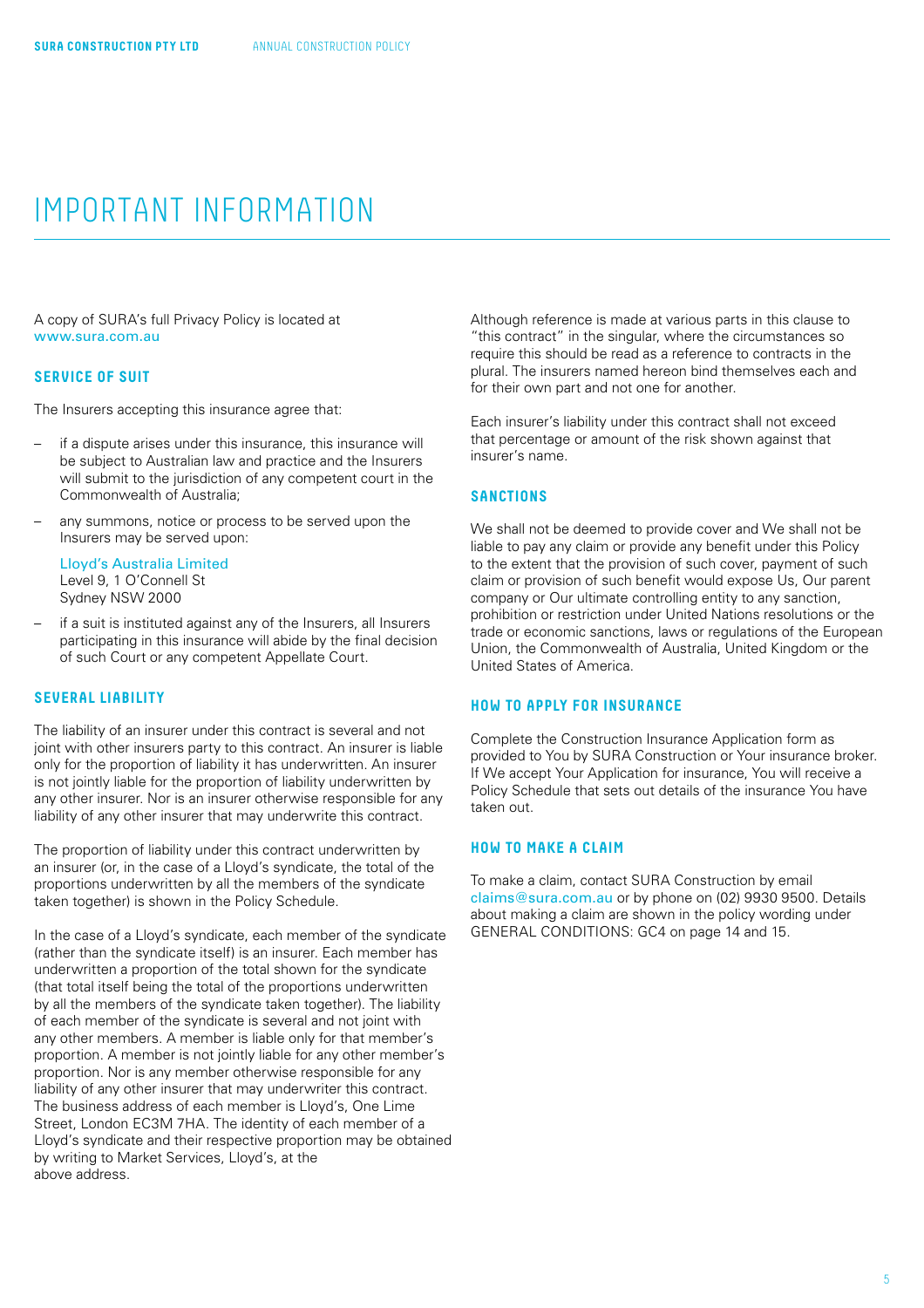## <span id="page-5-0"></span>IMPORTANT NOTICES

## **SIGNIFICANT FEATURES AND BENEFITS**

This Policy contains two types of cover.

| <b>COVER</b>                                | <b>PROPERTY/LIABILITY INSURED</b>                                  | <b>DESCRIPTION OF COVER PROVIDED</b>                                                                                                                                                                                                     |
|---------------------------------------------|--------------------------------------------------------------------|------------------------------------------------------------------------------------------------------------------------------------------------------------------------------------------------------------------------------------------|
| <b>SECTION ONE</b><br>Material Damage Cover | <b>Contract Works</b><br>Pre-Existing Property<br>Insured Property | Covers Indemnifiable Events that result in damage to the Contract<br>Works, Pre-Existing Property, or Insured Property subject to the<br>terms, conditions and exclusions of this Policy.                                                |
|                                             |                                                                    | Details of the cover provided under this section are stated in the<br>policy wording under the heading 'INSURING CLAUSES' on<br>page 18.                                                                                                 |
| <b>SECTION TWO</b>                          | Public Liability                                                   | Covers Your legal liability to compensate others for bodily injury or                                                                                                                                                                    |
| Third Party Liability                       |                                                                    | damage to their property arising from an Occurrence and subject<br>to the terms, conditions and exclusions of this Policy.                                                                                                               |
|                                             |                                                                    | Details of the cover provided under this section are stated in the<br>policy wording under the heading 'INSURING CLAUSE' on<br>page 24.                                                                                                  |
|                                             | Products Liability                                                 | Covers Your legal liability to compensate others for bodily injury or<br>damage to their property arising out of an unknown defect in the<br>Named Insured's Products subject to the terms, conditions and<br>exclusions of this Policy. |
|                                             |                                                                    | Details of the cover provided under this section are stated in the<br>policy wording under the heading 'INSURING CLAUSES' on<br>page 24.                                                                                                 |

With each type of cover, a range of additional benefits may be included.

These additional benefits are shown in the policy wording under:

ADDITIONAL BENEFITS – SECTION 1 on [pages 18](#page-17-0) and [19;](#page-18-0) and

ADDITIONAL BENEFITS – SECTION 2 on [pages 24](#page-23-0) and [25](#page-24-0).

You will need to read the policy wording, which commences on [page 8,](#page-7-0) the Policy Schedule, and any Endorsement applicable to Your Policy for a full description of the features and benefits of this Policy.

## **EXCLUSIONS AND CONDITIONS**

Our insurance is designed to provide protection for You in the event of something happening which has been insured against.

Under some circumstances, this Policy will not provide any insurance cover to You. For example, We do not provide cover for loss, damage or liability arising out of war. In the policy wording, We state when cover is not provided under:

EXCLUSIONS APPLYING TO SECTION 1 on [pages 21](#page-20-0) and [22;](#page-21-0)

EXCLUSIONS APPLYING TO SECTION 2 on [pages 25,](#page-24-0) [26](#page-25-0), and [27;](#page-26-0) and

GENERAL EXCLUSIONS on [page 13.](#page-12-0)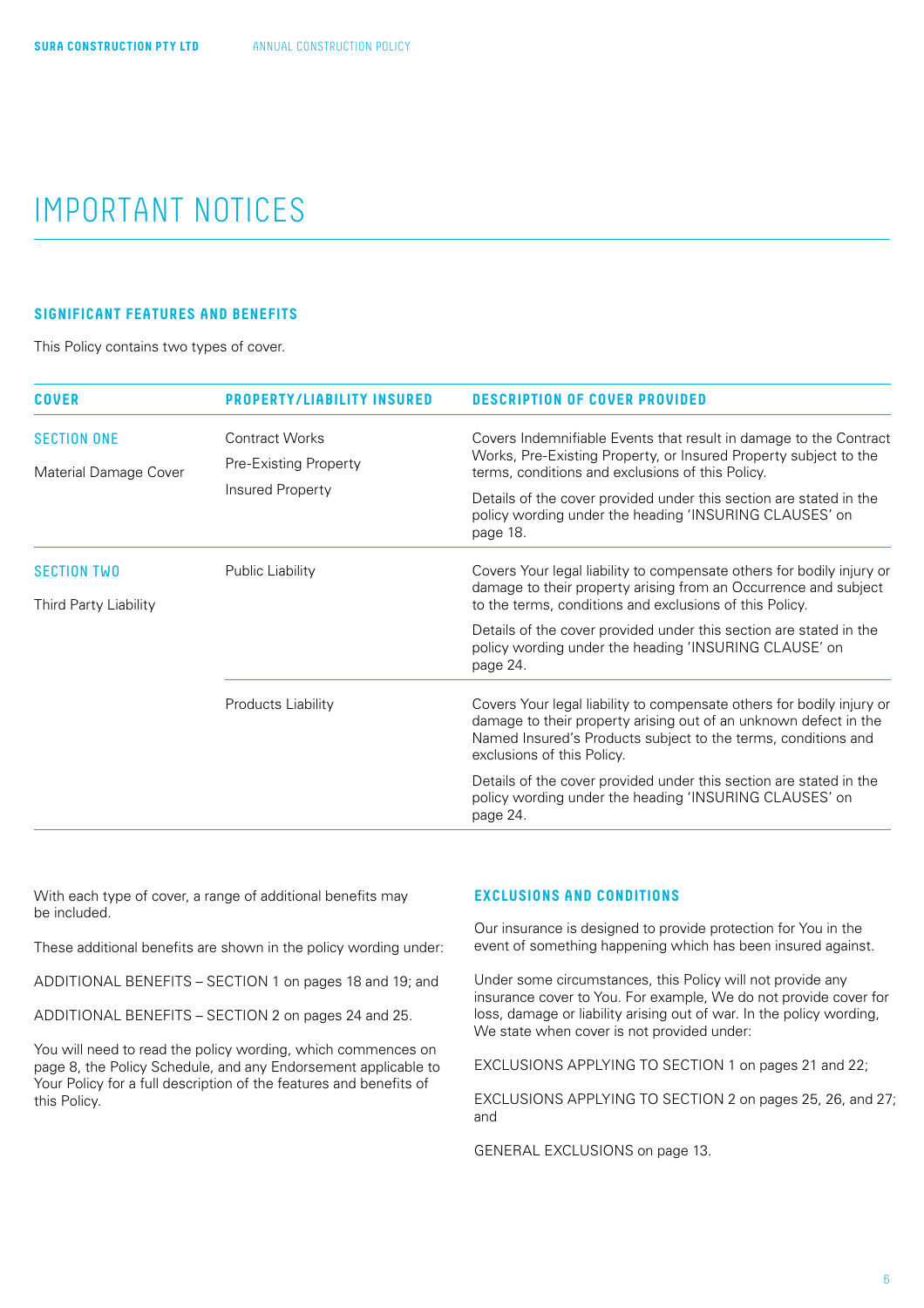## <span id="page-6-0"></span>IMPORTANT NOTICES

## **AVERAGE/UNDERINSURANCE**

In the event of loss or damage covered by this Policy, if it is found that the Declared Value for Mobile Machinery and Equipment and Employee Tools, or the Declared Value for Pre-Existing Property, is less than 90% of the actual sum required to reinstate in accordance with the terms of this Policy, then average will apply and the indemnity that We will be required to pay will be reduced in the same proportion that 90% of the actual sum required represents to the Declared Value.

#### **DISPUTE RESOLUTION PROCESS**

We view seriously any complaint made about Our products or services and will deal with it promptly and fairly.

If You have a complaint please first try to resolve it by contacting the relevant member of Our staff.

If the matter is still not resolved, please then contact Our Internal Disputes Resolution Officer on (02) 9930 9500, or by email at [IDR@SURA.com.au](mailto:IDR%40SURA.com.au?subject=) or by writing to Us at the address for SURA given above. They will seek to resolve the matter in accordance with the General Insurance Code of Practice and Our Dispute Resolution procedures.

If the matter is still not resolved, or You are not satisfied with the way a complaint has been dealt with, You should write to:

## Lloyd's Australia Limited

Level 9, 1 O'Connell Street, Sydney NSW 2000 Telephone: 02 8298 0783 Email: [idraustralia@lloyds.com](mailto:idraustralia%40lloyds.com?subject=)

If You are a natural person or a small business, and You are not satisfied with the final decision, You may wish to contact the Australian Financial Complaints Authority (AFCA). The AFCA is a free independent external disputes resolution service provided to customers to review and resolve complaints where We have been unable to satisfy Your concerns.

For further details You can visit their website at [www.afca.org.au](http://www.afca.org.au) or contact them:

#### Australian Financial Complaints Authority

PO Box 3 Melbourne VIC 3001 Telephone: 1800 931 678 Email: [info@afca.org.au](mailto:info%40afca.org.au?subject=)

#### **YOUR POLICY**

Our agreement with You is made up of this policy wording, the Policy Schedule and any Endorsements We send You.

Please keep all these documents in a safe place for future reference.

If You need more information about this Policy, please contact Your insurance broker.

#### **WHEN YOU ARE INSURED**

In consideration of Premium paid to Us, We will indemnify You with respect to Your pecuniary interest in an Insured Project and the Named Insured in accordance with this Policy during the Policy Period.

### **PAYING YOUR PREMIUM**

You must pay Your Premium by the due date. If We do not receive Your Premium by this date or Your payment is dishonoured this Policy will not operate and there will be no cover.

## **LIABILITY ASSUMED UNDER AGREEMENT**

Liability cover provided by this Policy does not cover liability which You have agreed to accept, unless You would have been so liable in the absence of such agreement.

## **PROVIDING PROOF**

So that Your claim can be assessed quickly You should keep the following:

- receipts or other confirmation of the purchase of Your Insured Property; and
- all service and repair records.

We may ask You for these if You make a claim.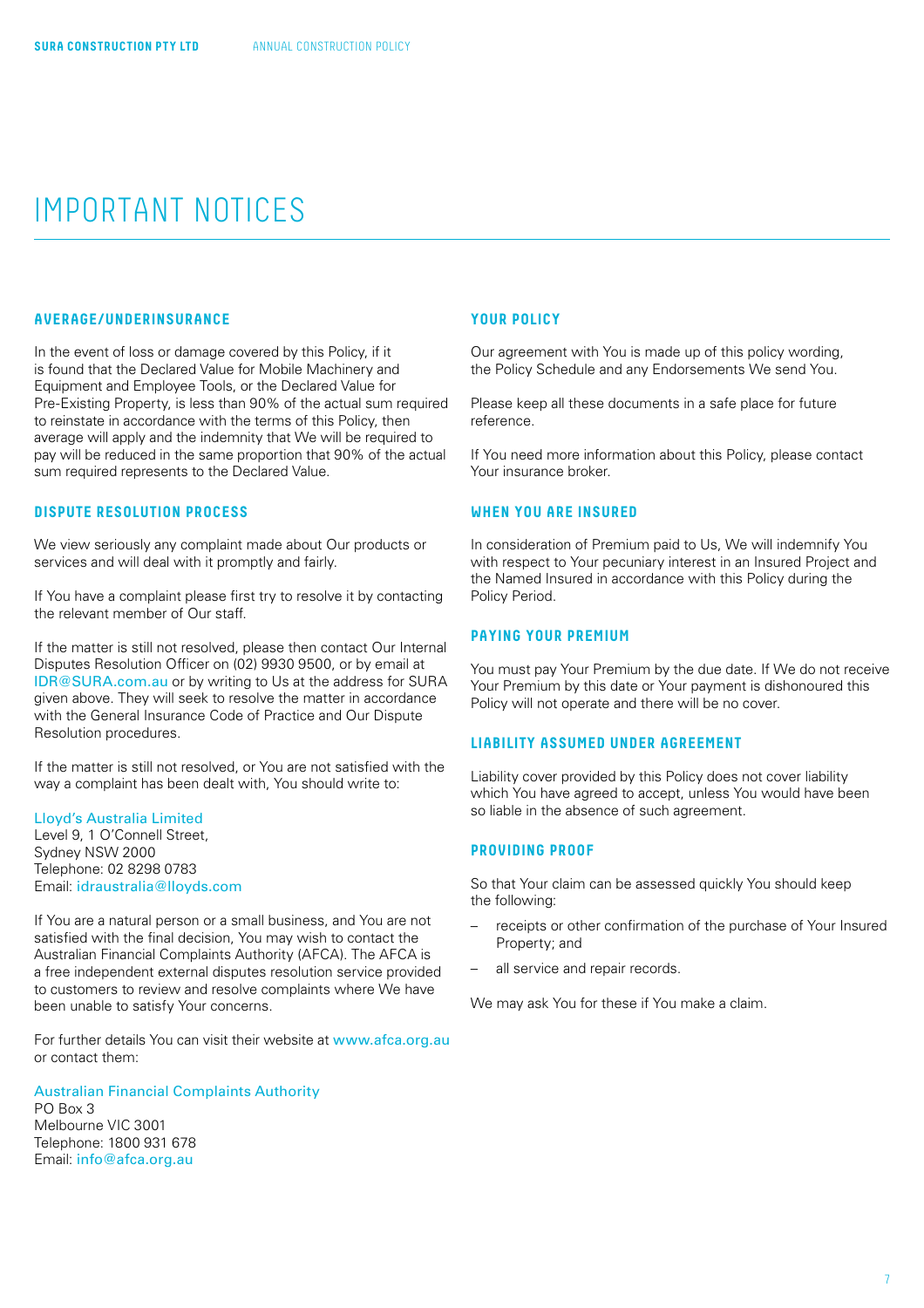<span id="page-7-0"></span>Whenever the words listed below are used in this Policy, they mean what is set out below:

## **D1 "Abandonment" means**

That point in the Contract Works when all work activities on the Contract Site have come to a complete stop and no further activity by the Named Insured can be reasonably envisaged in the near future on that Contract Site.

#### **D2 "Additional Insureds" means**

Any of the following, unless stated otherwise in the Policy Schedule:

- a) any:
	- i) principal or owner of the Contract Site;
	- ii) project manager; or
	- iii) contractor or subcontractor (for Section 1 only unless otherwise required by the construction contract)

with whom the Named Insured has entered into a contract for the performance of an Insured Project or part thereof and only to the extent of their interest and involvement in the Insured Project;

- b) all subsidiary companies or related companies (as defined by the relevant legislation) of the Named Insured which are parties to the Insured Project or otherwise have an interest in the Insured Project, whose places of incorporation are within Australia, including its mandated territories and protectorates;
- c) any officers, committee members and members (not being a qualified medical practitioner) of the Named Insured or of a covered related or subsidiary company's canteen, social, sports, medical, welfare or firefighting organisations, but only in their respective capacities as such; and
- d) any director, executive officer, Employee or partner of the Named Insured or persons or entities falling within a), b), and c), above, but only whilst acting within the scope of such capacity.

"Additional Insureds" does not include:

- an architect or engineer except in respect of their physical activities whilst on the Contract Site;
- 2. manufacturer or supplier except if they carry out Contract Works on the Contract Site and then in respect of such Contract Works only;
- 3. Any person or entity, not licensed in accordance with applicable legal requirements, to perform the activities in which they were engaged in giving rise to the loss or damage; or
- 4. Any other person or entity (and their interests) other than as described in a) to d) above.

#### **D3 "Aircraft" means**

Anything made or intended to fly or move in or through the air or space other than model aircraft.

#### **D4 "Application" means**

The completed application provided to Us that contains information and statements which, together with any other information or documents provided, form the basis of this Policy.

#### **D5 "Canada" means**

Canada and its respective territories, protectorates or dependencies.

#### **D6 "Compensation" means**

The amount payable by You by reason of any judgment ordered by a court of competent jurisdiction within the Commonwealth of Australia or by reason of any settlement of any claim negotiated with Our consent.

### **D7 "Completed Project" means**

- a) any Insured Project that is handed over to the principal as complete during the Policy Period; and
- b) any project completed prior to the commencement of this Policy provided that such a project would have been eligible to be an Insured Project under this Policy but for application of the maximum Contract Value limitation.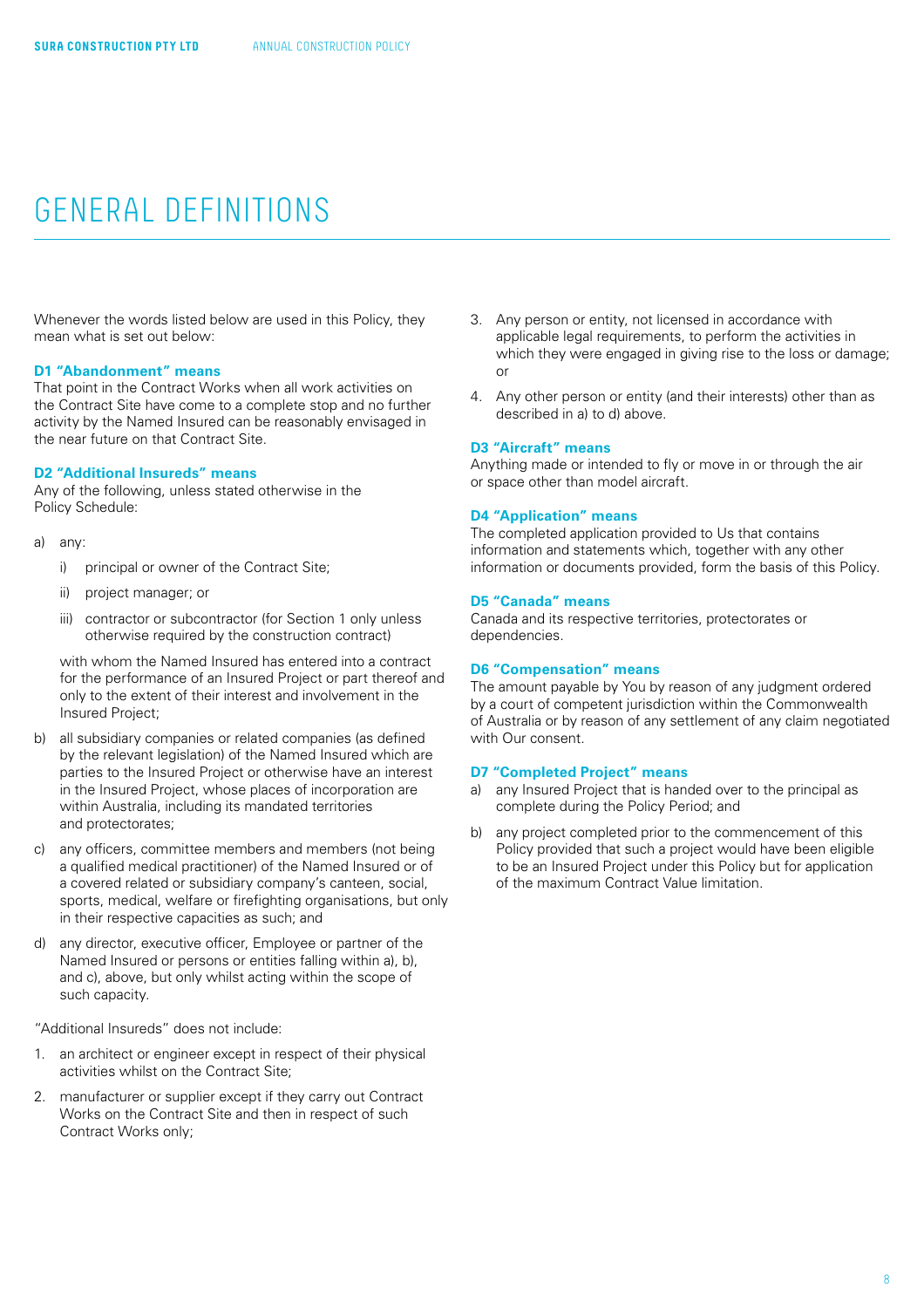#### **D8 "Construction Period" means**

With respect to each project insured by this Policy, the period of time starting with the date of legal possession of the Contract Site by the contractor or from the date of the start of the Contract Works at the Contract Site but no earlier than the date stated in the Policy Schedule and continuing to the earlier of (unless amended by Endorsement):

- a) the time a certificate of practical completion is issued or formally accepted by the principal as completed as the case may be;
- b) with respect to any portion of the Contract Works and subject to S1.1.3, the time that portion is taken over or put into use (whichever is the earlier) by the purchaser or principal; or
- c) the expiry of the initial estimated Construction Period as stated in the Policy Schedule.

Where the construction contract specifies that the Contract Works or any part thereof is required to undergo either testing or commissioning then for the purposes of this Policy such testing and commissioning will be deemed to occur during the Construction Period.

### **D9 "Contract Site" means**

- a) location of the Contract Works, where the construction activity of an Insured Project is to be completed and handed over to the principal;
- b) any temporary site within Australia specifically set up and used by You in overseeing the Insured Project; and
- c) any temporary site within Australia specifically set up and used by You for assembly or pre-fabrication of specific components to be used solely in the Insured Project.

For the purpose of the definition of Indemnifiable Event in relation to Transit only, the term Contract Site will mean anywhere in Australia.

#### **D10 "Contract Value" means**

The final value of the Contract Works, declared by the Named Insured and as stated in the Policy Schedule. This value will be based on the commercial cost of materials and labour to be incorporated therein.

## **D11 "Contract Works" means**

The whole of the works, whether permanent or temporary, and including consumables and all other materials, as described in the construction contract (inclusive of overheads and profit margins). It includes any material after it is unloaded on the Contract Site that is incorporated or to be incorporated therein for the performance of the Insured Project.

Contract Works do not include materials or items supplied by the principal to the Named Insured unless stated otherwise in the Policy Schedule. Contract Works do not include Pre-Existing Property, Mobile Machinery and Equipment, or Employee Tools and Other Property, except for buildings temporally erected on the contract site for the purposes of executing the project.

#### **D12 "Data" means**

Representations of information or concepts, in any form whatsoever.

### **D13 "Data Problem" means**

- a) erasure, destruction, corruption, misappropriation, or misinterpretation of Data;
- b) any error in creating, amending, entering, deleting or using Data; and/or
- c) the inability to receive, transmit or use Data.

#### **D14 "Declared Value" means**

The dollar amount(s) specified in the Policy Schedule, as applicable.

#### **D15 "Defects Liability Period" means**

The period of time commencing at the end of the Construction Period and continuing for the maximum period stated to be such in the Policy Schedule, or any lesser period where specified in the construction contract.

#### **D16 "Employee" means**

Any person employed under a contract of service or apprenticeship but does not include a consultant, contractor, subcontractor or agent.

#### **D17 "Employee Tools" means**

Construction tools and effects owned or in the care, custody and control of the Named Insured or their Employees up to a maximum new replacement value of \$5,000 per item. Employee Tools do not include unmanned aerial vehicles (drones), laptop computers, mobile telephones, two- way radios or other voice transmitters or receivers, or personal organisers or cameras, unless stated in the Policy Schedule.

#### **D18 "Endorsement" means**

Documentary evidence of an alteration to the Policy which forms part of the Policy.

#### **D19 "Excess" means**

The amount, stated in the Policy Schedule, that is the uninsured first portion of an otherwise covered loss. As such, it will be deducted from the amount otherwise payable for each Indemnifiable Event in relation to Section 1 of this Policy or Occurrence in relation to Section 2 of this Policy.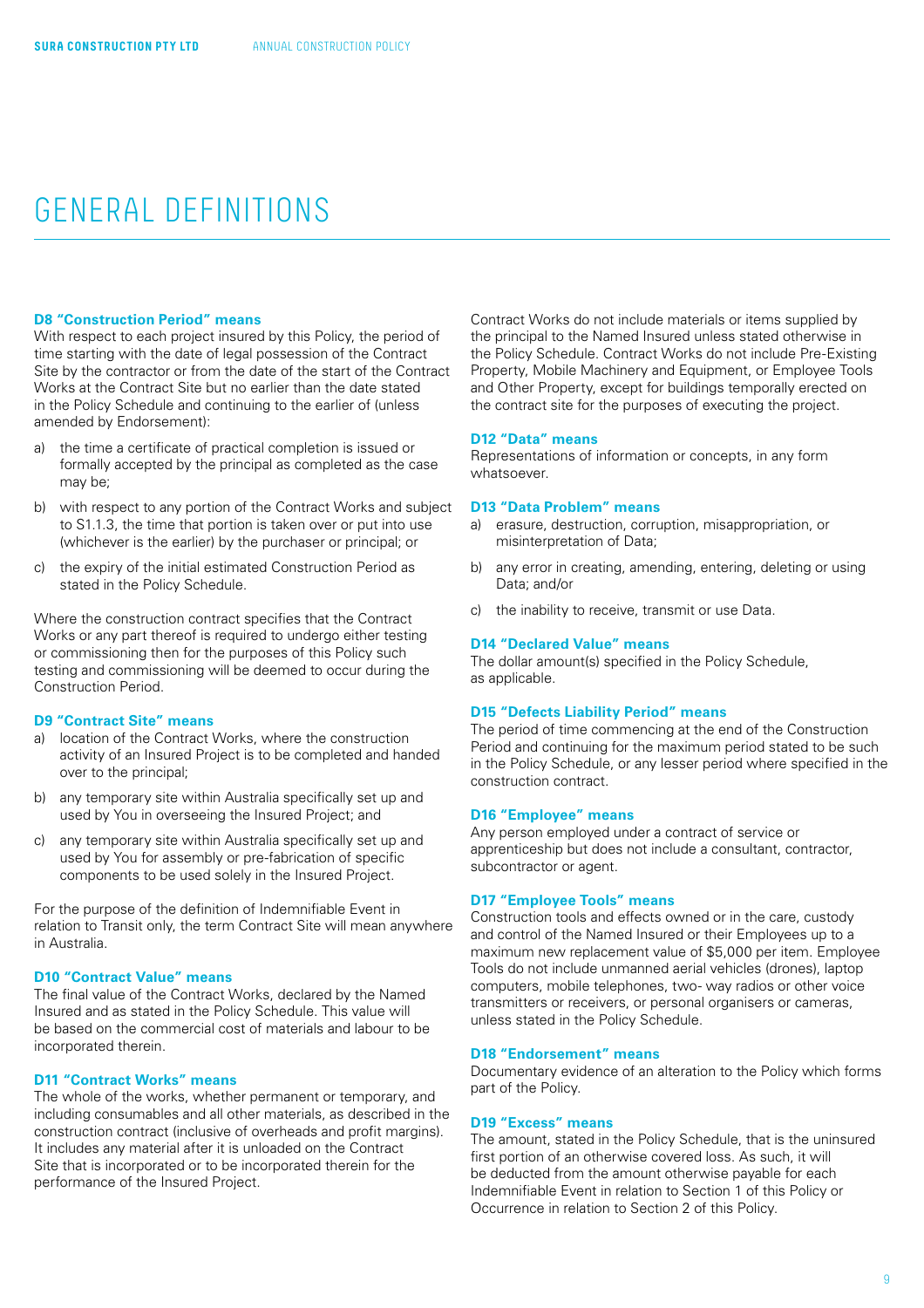#### **D20 "Geographic Limitations" means**

- a) anywhere in the Commonwealth of Australia, and
- b) elsewhere in the world but only in respect of the Named Insured's Business visits by directors and Employees of the Named Insured normally resident in the Commonwealth of Australia other than directors or Employees who are engaged in Manual Labour during such visits.

#### **D21 "GST" means**

Goods and Services Tax under the A New Tax System (Goods and Services Tax) Act 1999 (Cth).

#### **D22 "Hovercraft' means**

Any vessel, craft or thing made to travel over land or water, supported by a cushion of air.

### **D23 "Incidental Business" means**

Activities undertaken by the Named Insured incidental to the performance of a construction contract that are reasonable and necessary in the normal course of conducting the Named Insured's construction business.

## **D24 "Indemnifiable Event" means**

A sudden, unforeseen and unintended physical loss of or damage to Insured Property, resulting from any cause not excluded by this Policy, occurring at and discovered at the Contract Site during the Period of Insurance.

Any loss of or damage to Insured Property during any one period of seventy-two consecutive hours caused by water, subsidence, landslip, cyclone, storm, tempest, earthquake or bushfire will be deemed to be one single Indemnifiable Event. The Named Insured may select the time from which any such period will commence but no two such selected periods will overlap.

#### **D25 "Input Tax Credits" means**

The amount You are entitled to claim as a credit against GST paid by You.

#### **D26 "Insured Project" means**

Any project undertaken by the Named Insured which:

- a) is not an excluded project as defined in the Policy Schedule;
- b) has an estimated Contract Value less than the maximum value shown in the Policy Schedule;
- c) has an estimated Construction Period at the time of commencement equal to or less than the maximum period shown in the Policy Schedule; and
- d) has a Defects Liability Period equal to or less than the maximum period shown in the Policy Schedule.

## **D27 "Insured Property" means**

The Contract Works, Pre-Existing Property, Mobile Machinery and Equipment, Employee Tools, and Other Property (being display homes and their contents, and other items of physical property, all of which must be used or are intended to be used in connection with the Named Insured's Business) provided that a corresponding amount is shown in the Policy Schedule.

#### **D28 "Insurer" means**

Certain Underwriters at Lloyd's.

### **D29 "Internet Operations" means**

- a) use of electronic mail systems by You or Your Employees, including part time and temporary staff, for the purpose of communicating with either other insured parties or third parties;
- b) access through Your network to the world wide web or a public internet site by You or Your Employees, including part time and temporary staff, and others within the insured parties;
- c) access to Your intranet (internal company information and computing resources) which is made available through the world wide web for Your customers or others outside the insured parties; and
- d) the operation and maintenance of Your website.

## **D30 "Limit of Liability" means**

The amount or amounts specified in the Policy Schedule, in respect of cover under Section 2 - Third Party Liability.

#### **D31 "Manual Labour" means**

Work primarily involving physical exertion, but does not include activities associated with design, marketing, promotion, demonstration or selling.

## **D32 "Mobile Machinery and Equipment" means**

Hoardings, temporary buildings, scaffolding, false work and re-usable formwork, Vehicles, hoists, cranes, earth moving equipment, air compressors, welding equipment and other similar plant whether self-propelled or non self-propelled, used or to be used in the process of executing the Contract Works.

#### **D33 "Named Insured" means**

The company or persons stated as such in the Policy Schedule.

#### **D34 "Named Insured's Business" means**

The carrying out of the Insured Projects, Incidental Business and any Other business as shown in the Policy Schedule.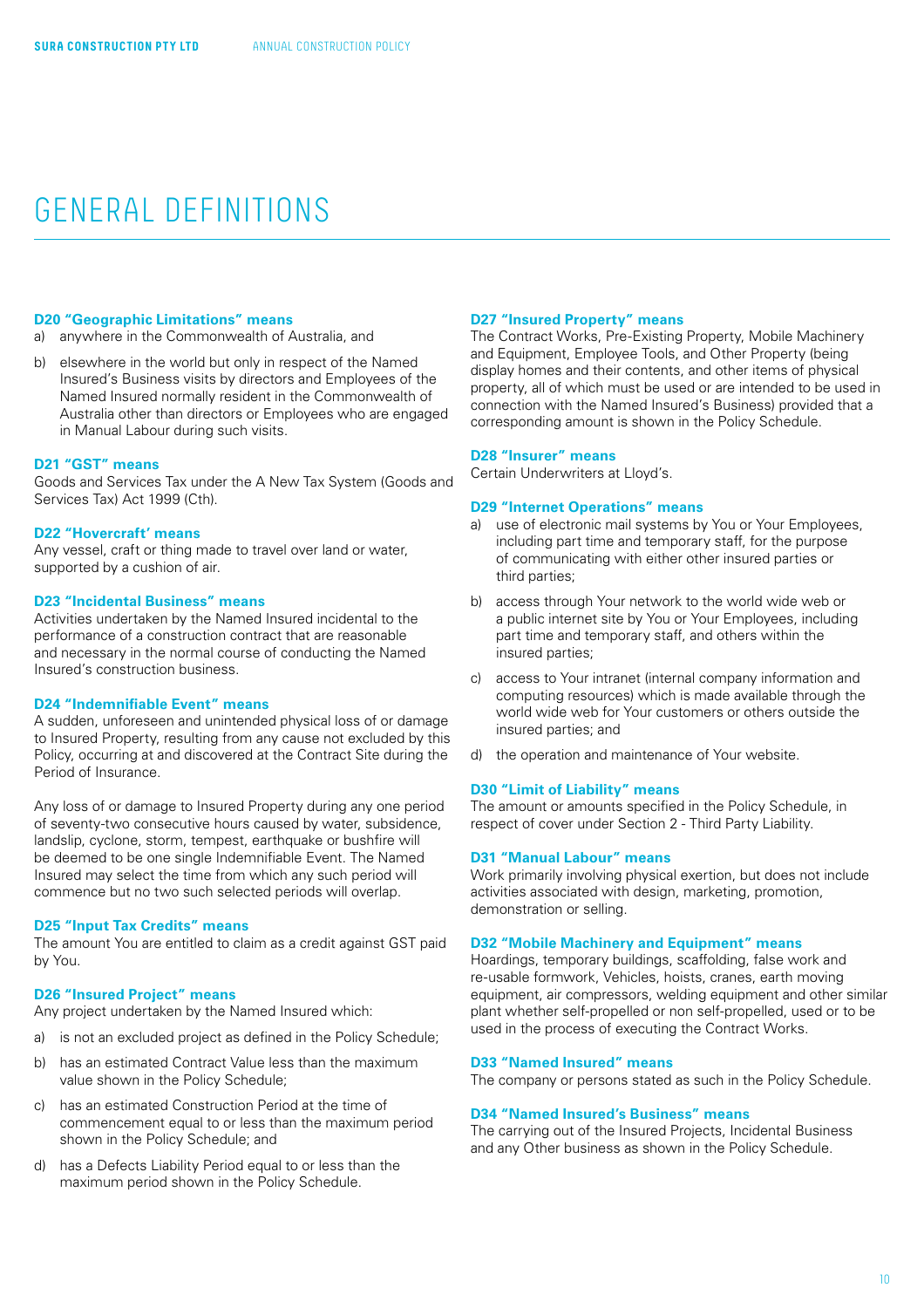#### **D35 "Occurrence" means**

- a) an event, including continuous or repeated exposure to substantially the same general conditions, or
- b) a series of events consequent upon or attributable to one source or original cause,

which results in either Personal Injury or Property Damage that You neither expected nor intended to happen.

#### **D36 "Period of Insurance" means**

With respect to each Insured Project, the period from commencement of the Construction Period to expiry of the latter of the Construction Period or the Defects Liability Period (if applicable).

#### **D37 "Personal Injury" means**

- a) bodily injury (which expression includes death, disease or illness), disability, shock, fright, mental anguish, mental injury or loss of consortium;
- b) false arrest, wrongful detention, false imprisonment or malicious prosecution;
- c) wrongful entry or eviction or other invasion of privacy;
- d) a publication or utterance of a libel or slander or other defamatory or disparaging material; or
- e) assault and battery not committed by or at Your direction, unless committed for the purpose of preventing or eliminating danger to persons or property;
- f) infringement of copyright or title or slogan, piracy, unfair competition or idea misappropriation, invasion of privacy in any advertisement, public article, broadcast or telecast.

Personal Injury, if relating to a latent injury, a latent illness, a latent disease or a latent disability, shall be deemed to have happened at the time when such injury, illness, disease or disability was first medically diagnosed.

### **D38 "Policy" means**

The contract of insurance between the Insurer and the Named Insured, consisting of:

- a) the definitions, insuring clauses, exclusions and conditions, and other terms contained in this document; and
- b) Policy Schedule; and
- c) any other documents which We tell You form part of Your Policy such as any certificate or Endorsement to this contract of insurance.

#### **D39 "Policy Period" means**

The period of time between the dates shown in the Policy Schedule.

#### **D40 "Policy Schedule" means**

The document entitled as such, setting out the particular variable terms including Premiums, Excesses, Declared Values, Contract Values and limits of this Policy. For this Policy to be valid, the Policy Schedule must be signed by Our authorised officer.

#### **D41 "Pollutant" means**

Any solid, liquid, gaseous or thermal irritant or contaminant, including, but not limited to, smoke, vapour, soot, fumes, acids, alkalis, chemicals and waste materials. Waste includes material to be recycled, reconditioned or reclaimed.

#### **D42 "Pre-Existing Property" means**

Property, including all installations, services, etc., described in the Policy Schedule and already existing at the Contract Site before the commencement of the Contract Works, in respect of which a Declared Value is stated in the Policy Schedule.

Pre-Existing Property does not include any moveable personal property kept on the Contract Site, the Contract Site itself, or driveways, pathways, outside paving, swimming pools, landscaping, vegetation or fencing, unless specifically stated in the Policy Schedule.

## **D43 "Premium" means**

The amount of money that is charged for insurance cover under this Policy including all statutory charges, levies and taxes.

#### **D44 "Products" means**

- a) With respect to Contract Works: a Completed Project;
- b) With respect to either Incidental Business or any Other business shown in the Policy Schedule: anything (including any component, packaging or container of or for such thing) after it has ceased to be in the Insured's possession or control which has been manufactured, grown, extracted, produced, processed, assembled, constructed, erected, installed, repaired, altered, serviced, treated, sold, supplied, resupplied or distributed by the Named Insured in the course of the Named Insured's Business (as described in the Policy Schedule). The term includes anything (including any component, packaging or container of or for such thing) which by operation of a law of the Commonwealth of Australia the Named Insured is deemed to have manufactured.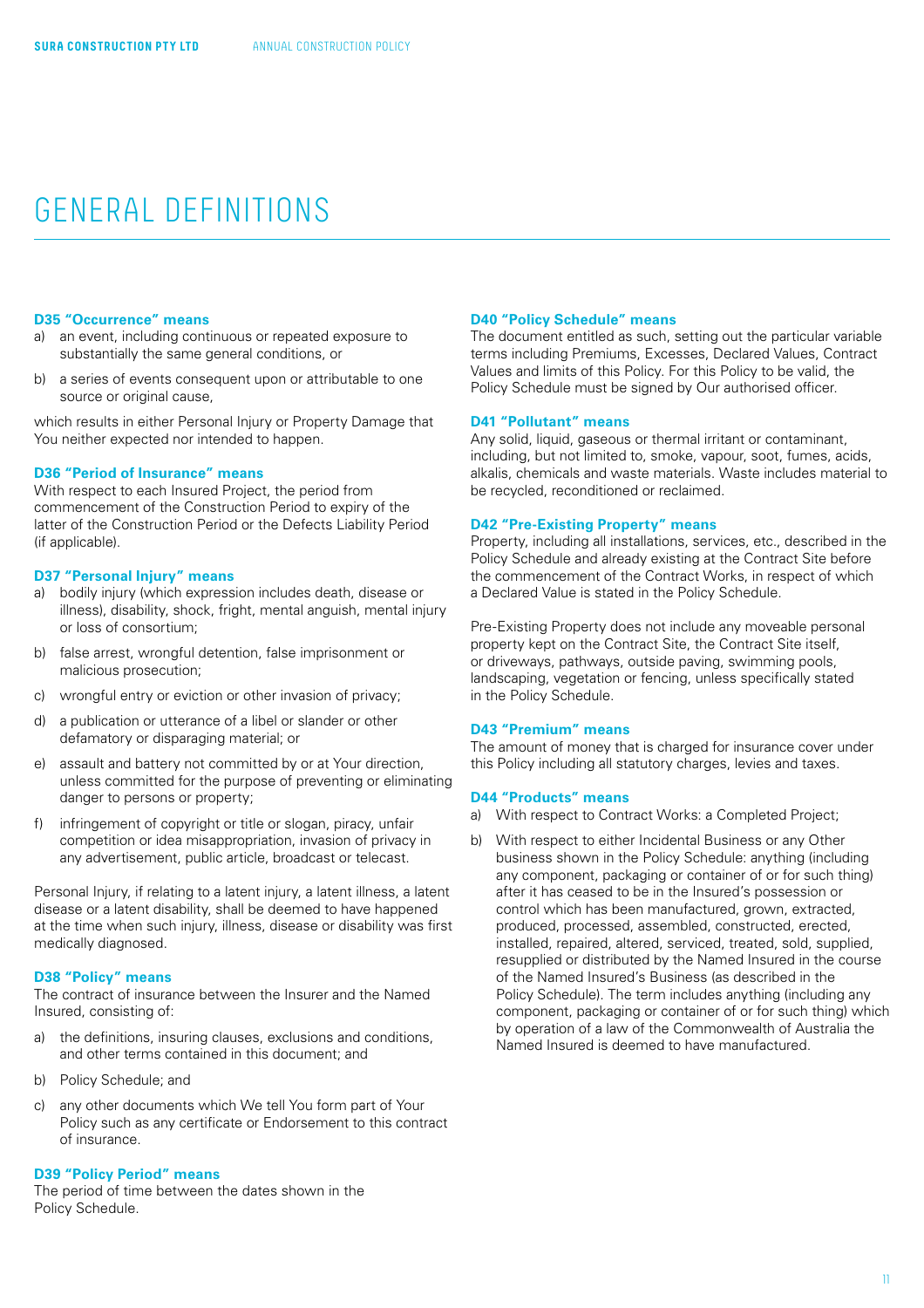#### **D45 "Property Damage" means**

- physical damage to or loss or destruction of tangible property including any resulting loss of use of that tangible property; or
- b) loss of use of tangible property which has not been physically damaged or destroyed provided such loss of use is caused by physical damage to or destruction of other tangible property.

All such loss of use will be deemed to happen at the time of the physical damage to, or destruction of, the tangible property that caused it.

#### **D46 "Statute" means**

An Act or enactment of the Commonwealth of Australia, an Australian state or territory, or an Australian local authority. The term also includes any statutory instrument made under, or pursuant to, a power conferred by an Act or enactment, including a regulation, order in council, rule, by-law, ordinance, proclamation and notification, standard or guideline of a public nature.

### **D47 "Sum Insured" means**

The dollar amount(s) as set out in the Policy Schedule, as applicable.

#### **D48 "Supplementary Payments" means**

The charges, expenses and legal costs referred to in paragraphs a), b), c) and d) in clause S2.2.

## **D49 "Terrorism" means**

An ideologically motivated act or acts or threat of action, or an act in pursuit of political, religious, ideological, or similar purposes to influence or intimidate the public or a section of the public or any government de jure or de facto of any nation by any person or group(s) of persons whether acting alone or on behalf of or in connection with any group(s), organisation(s) or government(s) de jure or de facto, and which:

- a) involves the use of violence or force or threat of violence or force against one or more persons;
- b) involves damage to property;
- c) endangers life other than that of the person(s) committing the action;
- d) creates a risk to health or safety of the public or a section of the public; or
- e) is designed to interfere with or disrupt an electronic system.

#### **D50 "Transit" (which shall also include storage away from the Contract Site) means**

- a) transportation of materials and components intended for incorporation into the Contract Works, such transportation beginning with the loading in an undamaged condition, continuing during transportation, including trans- shipment incidental thereto and ending after the completion of unloading at the Contract Site. Transit means inland conveyances and can also extend to include ocean marine shipments from ports or places within mainland Australia and Tasmania directly to ports or places within mainland Australia and Tasmania, and
- b) storage away from the Contract Site of materials and components intended for incorporation into the Contract Works. Provided that such storage occurs after the materials and components are no longer in the care, custody or control of the manufacturer or the supplier.

#### **D51 "United States" means**

The United States of America and its respective territories, protectorates or dependencies.

#### **D52 "Turnover" means**

- a) With respect to Section 1 of this Policy: the total value of all the Insured Projects.
- b) With respect to Section 2 of this Policy: the total value of all the Insured Projects plus, if applicable, revenue received during the Policy Period from Incidental Business activities and any Other business as noted in the Policy Schedule.

#### **D53 "Vehicle" means**

Any type of machine on wheels or on caterpillar tracks (including any trailer, caravan or other apparatus attached to the machine) made or intended to be propelled other than by manual or animal power.

#### **D54 "Watercraft" means**

Anything made or intended to float or travel on or through water other than model boats.

#### **D55 "We" / "Our" / "Us" means**

SURA Construction, acting under a binder as an agent of the Insurer.

## **D56 "You", "Your" means**

- a) the Named Insured stated in the Policy Schedule; and
- b) Additional Insureds as defined herein.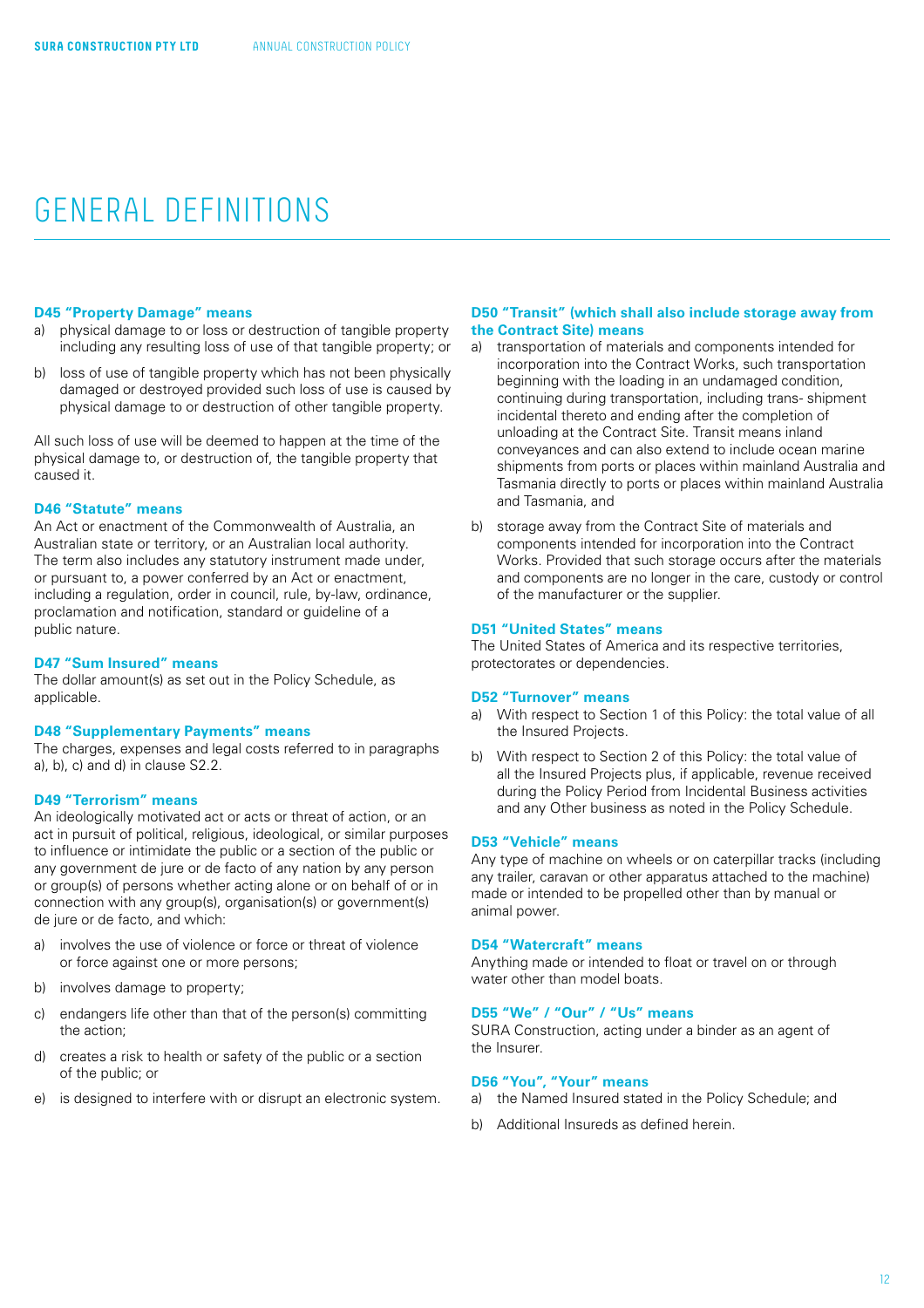<span id="page-12-0"></span>We will not indemnify You against loss, damage or liability for claims:

#### **GE1 CESSATION OR ABANDONMENT**

- a) occurring during a period of cessation of work on the Contract Site, which period does not follow an Indemnifiable Event. This exclusion does not apply to the first 60 consecutive days of such a period; or
- b) occurring or arising after Abandonment of the Contract Site.

## **GE2 INTERNET OPERATIONS**

Arising directly or indirectly out of or in connection with Your Internet Operations provided that this General Exclusion GE2 does not apply to Personal Injury or Property Damage arising out of any material prepared by the manufacturer in respect of product use, safety instructions or warnings which is reproduced on Your website.

## **GE3 NUCLEAR**

Directly or indirectly arising from or in any way connected with nuclear reaction, nuclear radioactivity or radioactive contamination or the use handling or transportation of radioactive materials or of any weapon of war or explosive device employing nuclear fission or fusion. However General Exclusion GE3 will not apply to physical loss of or damage arising from the use of commercial radioactive isotopes.

## **GE4 TERRORISM**

Caused directly or indirectly, in whole or in part, by Terrorism or by any activity or decision of a government agency or other entity to prevent, respond to or terminate Terrorism. Such loss is excluded regardless of any other cause or event that contributes concurrently or in any sequence to the loss.

## **GE5 UNDERGROUND SERVICES**

To, or in relation to, underground services, underground cables or underground pipes of any kind unless before any work is undertaken which may affect underground services, underground cables or underground pipes of any kind, existing prior to the commencement of the Contract Works, You have:

- i) made a written request to the relevant public authority or the owner of such services, cables or pipes for documents or information as to the location of such services, cables or pipes;
- ii) obtained from the public authority or the owner of such services, cables or pipes a written confirmation, or oral but documented confirmation, of the approximate position of such services, cables or pipes.

### **GE6 WAR**

Directly or indirectly arising from or in any way connected with war, invasion, act of any foreign enemy, hostilities (whether war be declared or not), civil war, rebellion, revolution, insurrection, mutiny, the use of any military or usurped power, conspiracy, confiscation, commandeering, nationalisation or requisition or destruction of or damage by order of any government whether lawful or de facto or by any public or local authority.

## **GE7 DEMOLITION**

Caused directly or indirectly by the demolition of any structure over 10 metres in height, provided that this General Exclusion GE7 does not apply to any internal non-structural demolition.

#### **GE8 EXPLOSIVES**

Arising directly or indirectly out of or in connection with the use of any explosive material or device.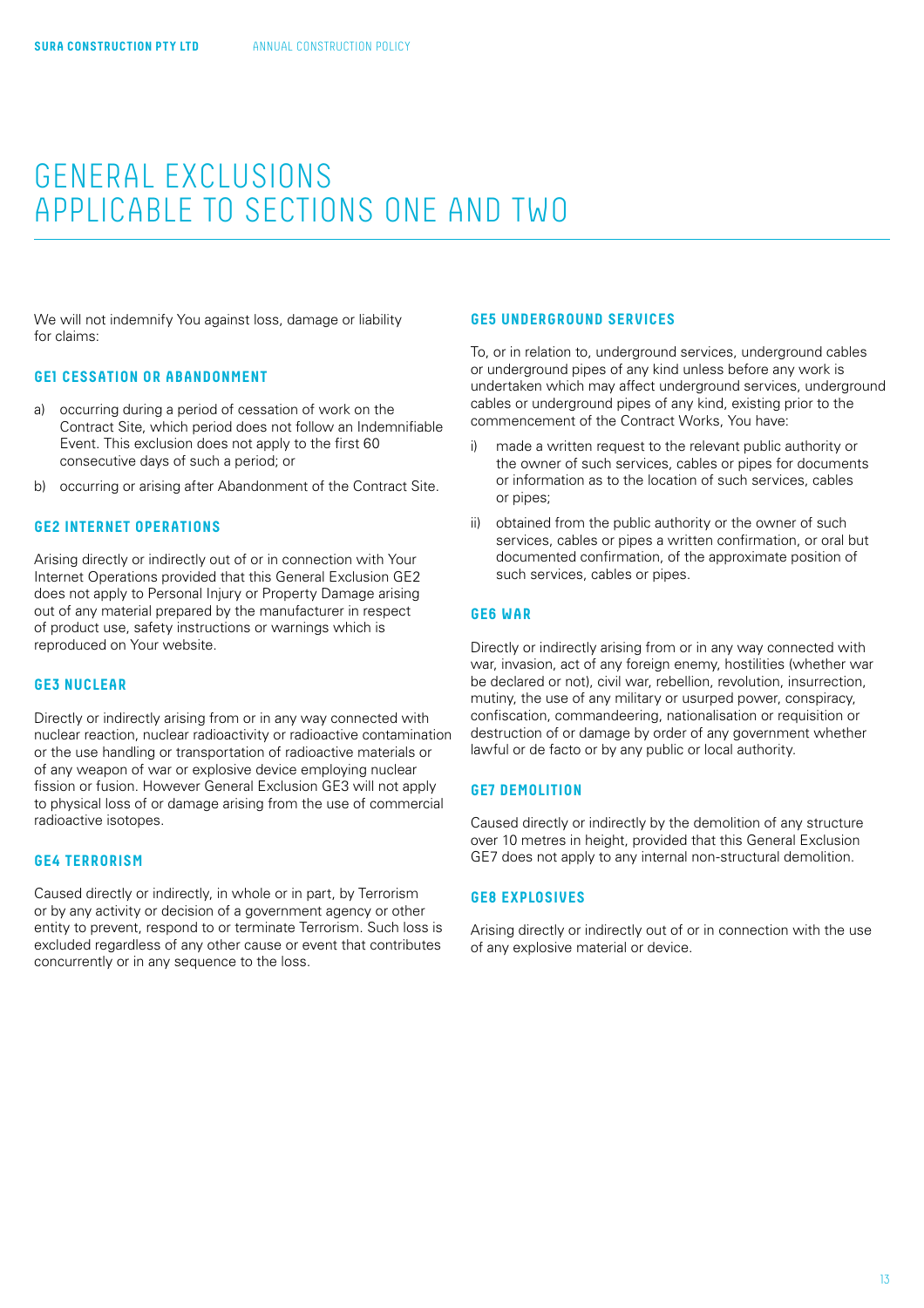<span id="page-13-0"></span>The following Conditions apply to both Section 1 and 2 of this Policy (unless otherwise stated).

## **GC1 ALTERATION OF RISK**

Our decision to provide this insurance is based on information provided to Us by the Named Insured. This Policy, including the amount of Premium, may be affected if any of the facts or circumstances, which existed at the commencement of the Policy, change.

The Named Insured must notify Us in writing as soon as the Named Insured is aware of any changes in the information provided to Us, in respect of any material alteration in the risk or to the Named Insured's Business activities, including but not limited to:

- a) any alteration in design, material, construction programme or the method of construction;
- b) the nature of the construction activity;
- c) any change to the Named Insured's Business activities; or

Where the Named Insured Business is wound up, carried on by an insolvency practitioner or permanently discontinued' We must be notified as soon as practicable.

Where such notice is given, We will be entitled to negotiate with the Named Insured the terms for the continuation of this Policy. In the meantime, You must at Your own expense take all reasonable precautions to minimise the risk of any loss, damage or liability and must comply with any reasonable directions or requirements of Ours.

We may also be entitled to cancel this Policy in accordance with the Insurance Contracts Act 1984 (Cth).

#### **GC2 ASSIGNMENT**

No assignment of interest under this Policy will bind Us until its consent is given and endorsed hereon.

## **GC3 CANCELLATION**

This Policy may be cancelled:

- a) by the Named Insured at any point in time. Such cancellation must be made in writing and will be effective on the date We physically receive the notice. In the event of cancellation by the Named Insured We are entitled to retain:
	- i) the Premium for the period during which this Policy was in force plus 10% of the Premium for the un-expired Policy Period; or
- ii) the Premium corresponding to the value of Contract Works carried out during the period which this Policy was in force plus 10% of the Premium for the unused portion of the estimated value of Contract Works;
- iii) 100% of the Premium in the event of an indemnifiable claim made against this Policy;
- b) by Us in accordance with the law. In such a case the Named Insured will be entitled to a pro rata refund in respect of the Premium for the unused portion of the estimated value of Contract Works.

In the event of the Policy being cancelled all cover will cease from the date of cancellation or, if due to non-payment of Premium, from the date from which the coverage for which that Premium represented the consideration was due to commence.

The Named Insured must provide all information necessary to enable adjustment of the Premium as per clause GC6 and GC15.

#### **GC4 CLAIMS**

Following discovery of any loss, damage, or injury that might give rise to a claim under this Policy:

- a) You must take reasonable steps or precautions to minimise or prevent further loss, damage, injury or illness. You are permitted to take immediate action to avoid injury or loss of life or subsequent loss or damage to property and such action will not prejudice Your position in respect of a claim hereunder;
- b) You must not admit responsibility or liability to anyone without Our written consent;
- c) You must notify Us, without delay but within 30 days, of the details of the loss, damage or injury;
- d) You must do whatever can be done to preserve all property, Products, plant and all other things that may assist Us in investigating or defending a claim, and make them available for inspection by Us, Our employees or agents including assisting in determining if there are rights of recovery against another entity or person;
- e) We may appoint legal or other representatives to assist in the conduct of a claim;
- f) You must not negotiate, pay or settle, or attempt to settle or defend any claim without Our written consent;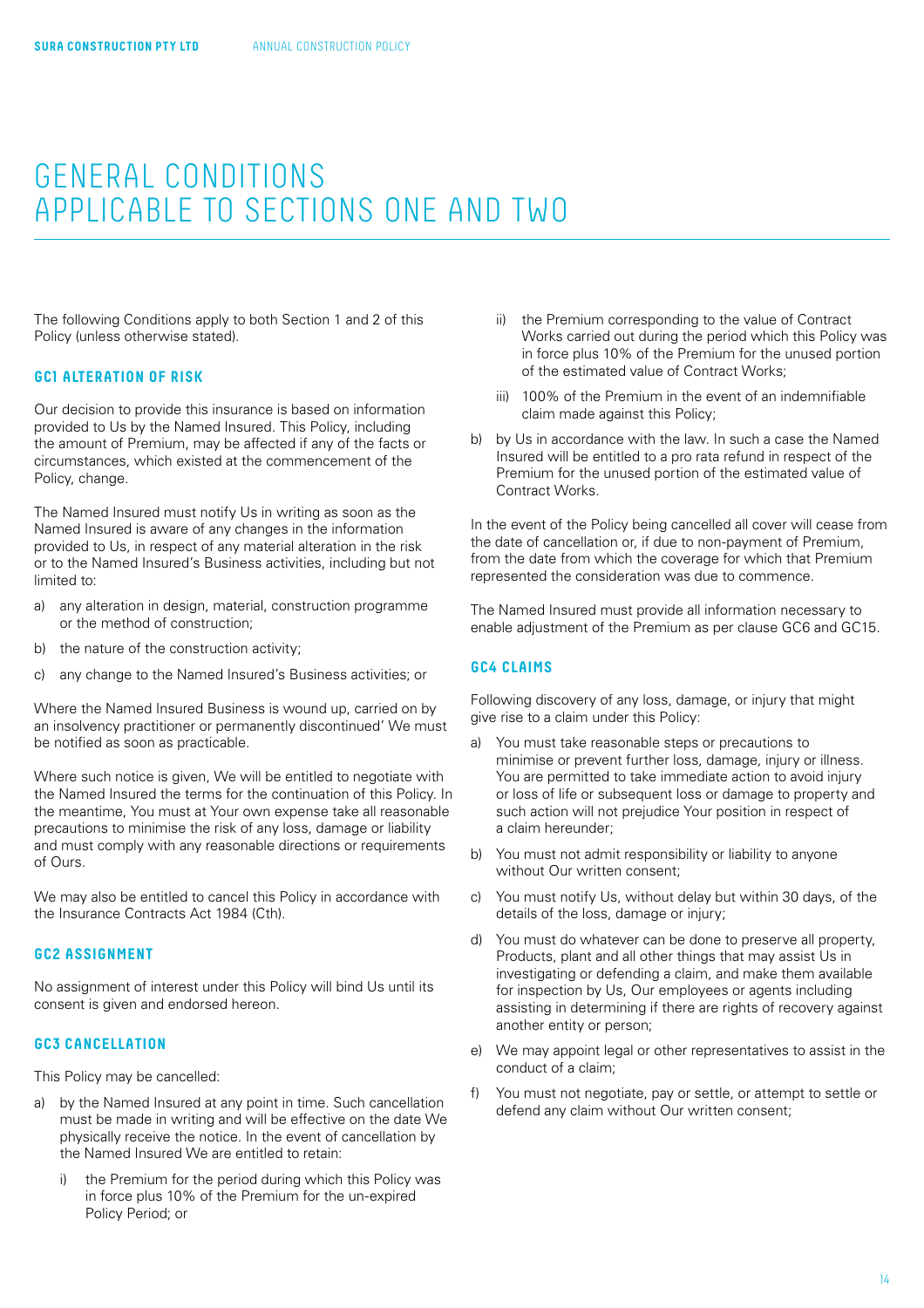- <span id="page-14-0"></span>g) You must if any legal proceedings are brought against You in respect of an Occurrence immediately send details of those legal proceedings to Us so that We may consider if this Policy will respond. You will be required to cooperate with Us fully in any investigation, negotiation, defence or settlement of any claim and at all times permit Us, Our employees or agents to enquire into, investigate and examine the circumstances of any loss, damage or injury. This may include attending court to give evidence;
- h) You will be required to cooperate with Us fully in any investigation, negotiation, defence or settlement of any claim and at all times permit Us, Our employees or agents to enquire into, investigate and examine the circumstances of any loss, damage or injury. This may include attending court to give evidence;
- i) We have full discretion on how to conduct the claim including compromising or paying a claim, regardless of whether You believe it should be defended;
- j) You must supply all the information and documentation requested by Us, Our employees or agents. If We require a statutory declaration verifying the details of the claim and any other matters connected with it, You must provide such declaration; and
- k) notify the Police of any actual or attempted theft, burglary or malicious damage.

#### **GC5 FURTHER DAMAGE**

We will not pay for any further damage to any item caused by the failure to repair that item properly and without delay, except for what is specifically covered under clause S1.4.9.

## **GC6 PREMIUM**

### **GC6.1 Provisional Premium**

The provisional Premium is the provisional cost of this insurance and may be a deposit Premium, calculated by applying the agreed premium rate(s) to the total estimated value of projects to be insured under this Policy and will be adjusted as shown below.

#### **GC6.2 Premium Adjustment**

Within one month of the expiry of the Policy Period or date of cancellation, the Named Insured will declare the total actual Contract Value of the Insured Projects plus the value of any materials supplied by the principal, as at the expiry date of the Policy Period.

Subject to a minimum and deposit Premium applying, the Premium will be determined by applying the agreed Premium rate to the total actual Contract Value of Insured Projects plus any materials supplied by the principal declared and comparing this amount with the provisional Premium. You will pay or We will refund the difference as the case may be, provided always that We will be entitled to retain 70% of the deposit Premium.

#### **GC7 GST**

#### **GC7.1 GST liability**

This Policy has a GST provision in relation to Premium and Our payment to You for claims. It may have an impact on how You determine the amount of insurance needed. Please read it carefully and seek professional advice if there are any queries about GST and this insurance.

#### **GC7.2 Sums Insured/Limit of Liability**

All monetary limits in this Policy do not include an amount for GST, but may be increased for GST in some circumstances (see below). You should have regard to the impact of GST when calculating how much to insure for, and obtain tax advice where required.

#### **GC7.3 Claim Settlement**

Where You are liable to pay an amount for GST in respect of an acquisition relevant to a claim (such as services to repair a damaged item insured under this Policy) and We agree to pay the claim, We will pay for the GST amount. However, if the Sum Insured/Limit of Liability is not sufficient to cover the loss, We will only pay the GST amount that relates to the settlement of the claim. We will reduce the GST amount payable by any Input Tax Credits to which You are or would be entitled on a relevant acquisition.

We will pay the GST amount less any Input Tax Credit in addition to the Sum Insured/Limit of Liability or other limits shown in the Policy.

Where We make a payment under this Policy as Compensation instead of payment for a relevant acquisition, the amount of payment will be reduced by the amount of any Input Tax Credit that You would have been entitled to had the payment been applied to a relevant acquisition.

We will (where relevant) pay Your claim by reference to the GST exclusive amount of any supply made by Your business, which is relevant to the claim.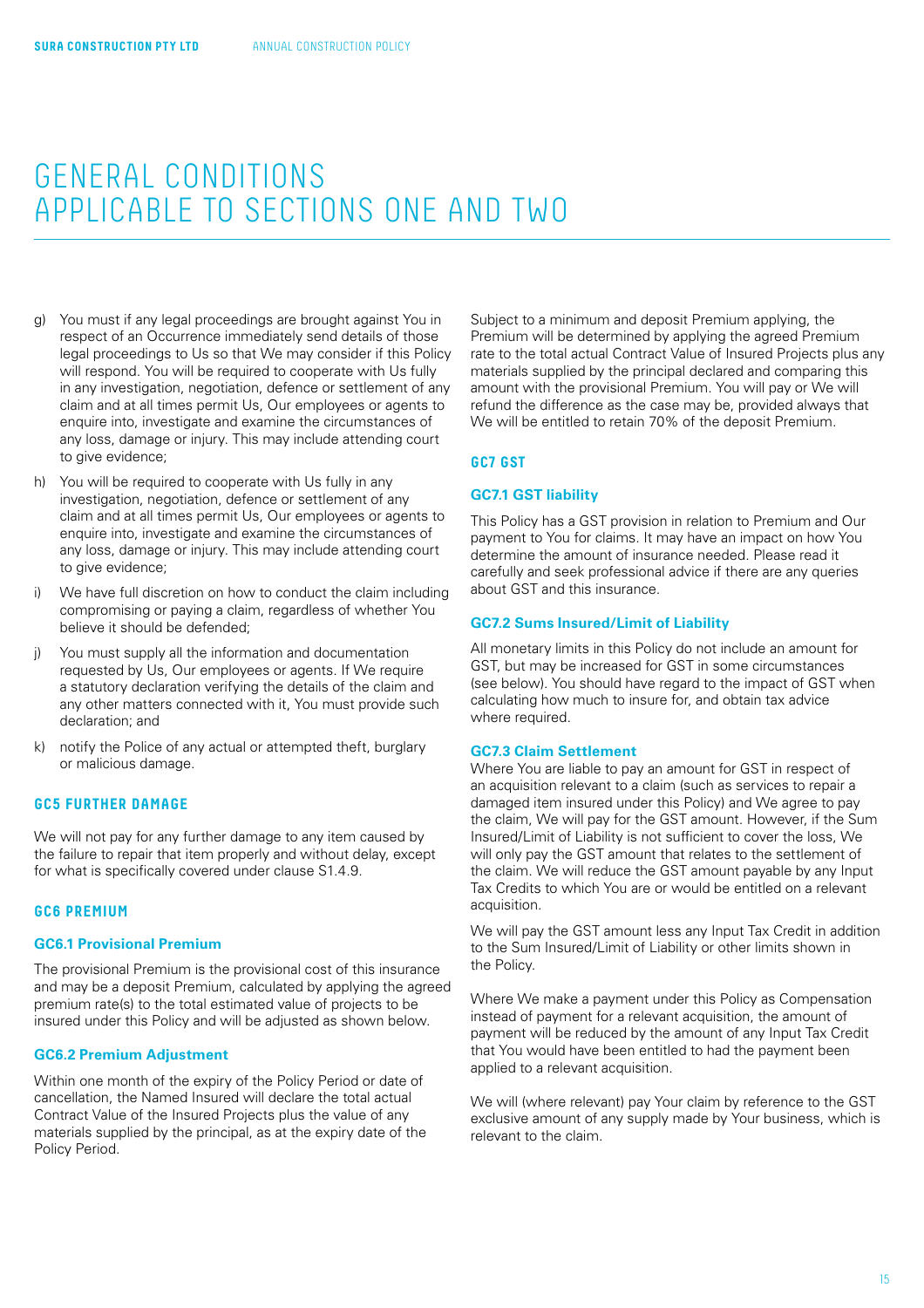#### **GC7.4 Disclosure – Input Tax Credit Entitlement**

If You register, or are registered for GST, You are required to inform Us of the entitlement to an Input Tax Credit on the Premium. If You fail to disclose or understate the entitlement, You may be liable for GST on a claim paid. This Policy does not cover You for this GST liability, nor for any fine, penalty or charge to which You may be liable due to Your failure to disclose or a misstatement made by You in relation to the entitlement to an Input Tax Credit for the Premium.

## **GC8 OUR RIGHT OF INSPECTION AND EXAMINATION AND AUDIT OF BOOKS**

We or any of Our employees or agents will at any reasonable time be entitled but not obliged to inspect and examine, at the Contract Site and any other location, any work, property, procedure, books or records associated directly or indirectly with the Insured Project, the subject of this Policy, and You must provide to Us, all details and information which they reasonably require. Whether or not We or any of Our employees or agents are conducting an inspection or issuing a report following such inspection, such conduct or issuing will not constitute an undertaking to determine or warrant that the execution or the operation of any property associated directly or indirectly with the Insured Project the subject of this Policy is in compliance with any law, rule or regulation.

We or any of Our employees or agents may examine or audit any book or record of Yours at any time after the end of the Policy Period, as far as that examination or audit relates to the subject matter of this Policy.

### **GC9 NOTICES**

Any notice under this Policy, to be given to Us, may be given to any of Our offices.

Any notice under this Policy given to the Named Insured will be deemed a notice given to You.

#### **GC10 OTHER INSURANCE**

Following any claim being made under this Policy, You must notify Us of any other insurance covering the same loss, damage or injury of which You are aware.

We agree that this Policy will, in respect of the Contract Works where the principal, owner, or head contractor has effected Contract Works insurance or Liability insurance (the primary insurance), provide to the Named Insured only indemnity to pay all amounts in excess of that recoverable under the primary insurance.

Provided such payments would but for the existence of the primary insurance specified above be eligible to be made under this Policy, and are subject to the Limit(s) of Liability stated in the Policy Schedule.

#### **GC11 POLICY CONSTRUCTION AND INTERPRETATION**

- a) The construction, interpretation and meaning of the terms of this Policy is to be in accordance with the laws of the state or territory in which this Policy is issued.
- b) Any dispute relating to this Policy is to be submitted to the exclusive jurisdiction of the courts of that state or territory.
- c) The headings in this Policy are included for descriptive purposes only and do not form part of this Policy for the purpose of its construction or interpretation.
- d) In this Policy, words used in the singular can include the plural and vice versa.
- e) In this Policy, words used in the masculine gender also include the feminine or neuter genders and vice versa.

## **GC12 PRECAUTIONS**

You and Your agents must, at Your own expense, take due care and all reasonable precautions to prevent loss, theft, damage or injury and:

- a) comply with all reasonable recommendations made by Us to prevent loss, damage or injury;
- b) comply with all laws and statutory requirements in respect of loss, damage or injury prevention, recommendations by manufacturers and suppliers, including the responsibility of keeping safety devices, such as load movement and overload devices in place and fully operational at all times;
- c) must take immediate action to trace, recall or modify any of Your Products containing any defect or deficiency of which You have knowledge or have reason to suspect. This includes any compulsory recall or ban imposed by a government or statutory agency.

## **GC13 REINSTATEMENT OF SUM(S) INSURED**

Following notification of a claim to Us under this Policy, We will reinstate the Sum(s) Insured, but only in relation to an Indemnifiable Event under Section 1 and an Occurrence covered under clause S2.1.1, which has not already occurred. Where the Sum Insured is reinstated, the Named Insured will pay the additional Premium required by Us taking the un-expired Period of Insurance into consideration subject to the lndemnifiable amount exceeding \$500,000.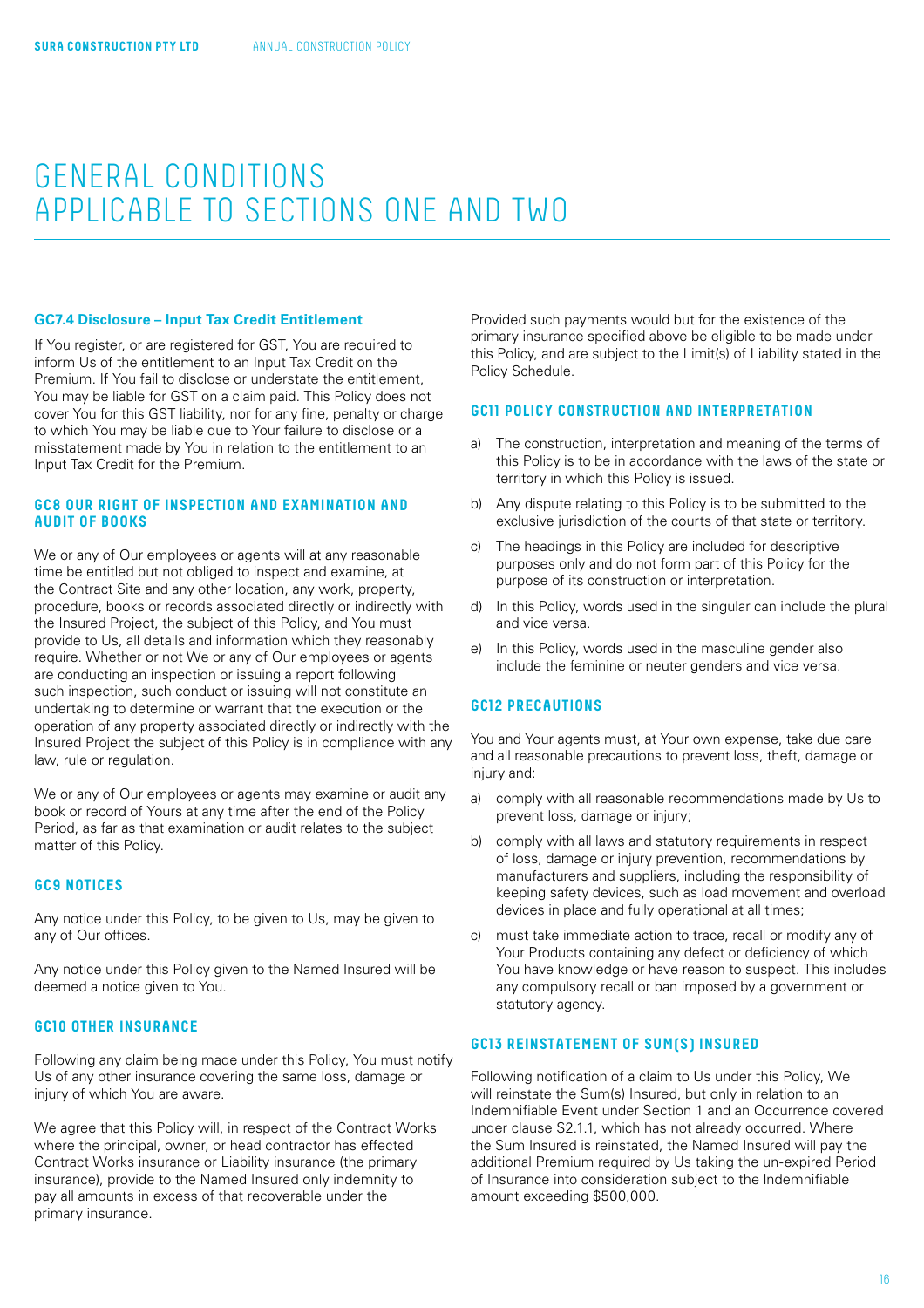### **GC14 SUBROGATION**

If You have a right to recover Your loss from any other party, then, on accepting liability under this Policy, We will be entitled to exercise that right in Your name and to Our own benefit. You must fully co-operate with Us in exercising that right.

If You have agreed not to seek compensation from another person who is liable to compensate You for any loss, damage or liability covered by this Policy, We will not cover You under this Policy for that loss, damage or liability.

If We recover an amount greater than the amount that We have paid in settlement of Your claim plus related costs, We will pay the remaining balance to You.

## **GC15 DECLARATION OF INSURED PROJECTS**

Within one month of the expiry of the Policy Period or date of cancellation, You will declare to Us such details as We may require for each project that is eligible for insurance under this Policy. A failure by You to declare a project to Us may cause coverage under this Policy to be null and void in relation to that project not declared within the time period specified above.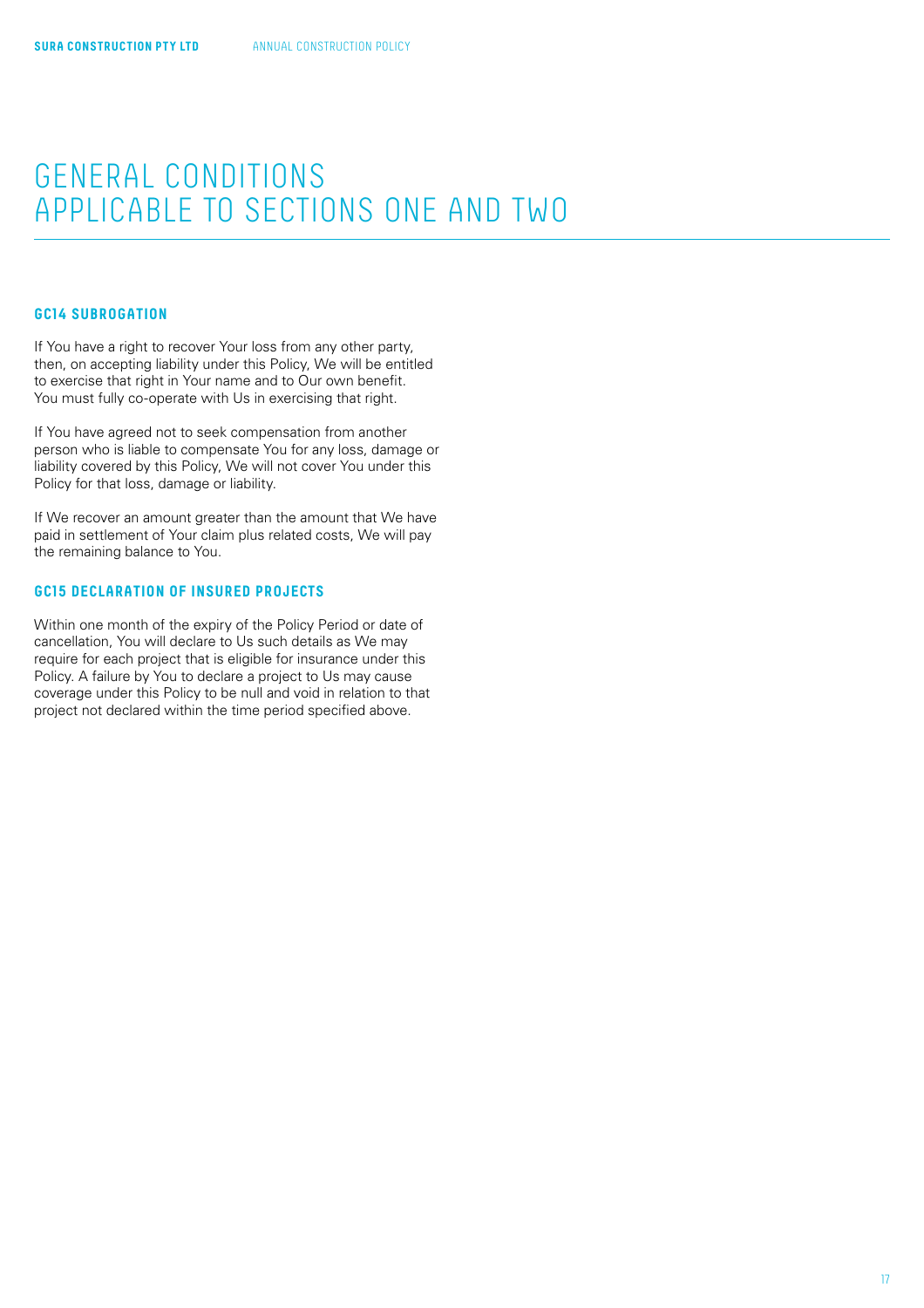#### <span id="page-17-0"></span>**S1.1 INSURING CLAUSES**

We agree, subject to the terms of this Policy and in consideration of the payment of the deposit Premium, to indemnify You with respect to each Insured Project to the extent and in the manner stated below against Indemnifiable Events occurring during the relevant Period of Insurance.

#### **S1.1.1 During the Construction Period**

We will indemnify You, subject to the Limit of Indemnity, against an Indemnifiable Event to either the Contract Works or Pre-Existing Property, occurring and discovered during the Construction Period.

#### **S1.1.2 During the Defects Liability Period**

Where a Defects Liability Period is required by the terms and conditions of the construction contract, We will indemnify You, subject to the Limit of Indemnity, for any Indemnifiable Event affecting the Contract Works, occurring and discovered during the Defects Liability Period and which originates from:

- a) a cause occurring during the Construction Period and arising out of the Contract Works carried out by You on the Contract Site; or
- b) a cause arising out of and occurring during the operations carried out by the contractor or their sub-contractor(s) in order to comply with the requirements of the defects liability clause(s) for the Insured Project.

All cover under Section 1 of this Policy shall cease to attach to the whole or any separable portion of the Insured Project following expiry of the Defects Liability Period.

## **S1.1.3 Contract Works That Have Been Taken Over**

We will indemnify the Named Insured against sudden and unforeseen physical loss or damage, not excluded by this Policy, to any portion of the Contract Works previously insured under clause S1.1.1, after it has been taken over or put into use by the purchaser or the principal and which is subsequently damaged during the Period of Insurance; provided always that such damage arises out of the ongoing performance of not yet fully completed Contract Works, still covered under clause S1.1.1 at the time of the loss or damage and subject to the Sum Insured.

## **S1.1.4 Transit**

We will indemnify You against an Indemnifiable Event affecting any materials or items to be incorporated into the Contract Works, and belonging to or under Your care, custody and control whilst in Transit during the Construction Period.

The indemnity will not exceed the Sum Insured stated in the Policy Schedule for Transit, less the applicable Excess.

#### **S1.1.5 Mobile Machinery and Equipment and Employee Tools**

We will indemnify the Named Insured or their Employees against an Indemnifiable Event to Mobile Machinery and Equipment and Employee Tools during the Policy Period in respect of such property:

- a) belonging to the Named Insured or their Employee's, or
- b) under the care, custody or control of the Named Insured and where the Named Insured is held legally liable for such property. Provided that this clause S1.1.5 b) does not apply to items of Mobile Machinery and Equipment hired in from others.

Mobile Machinery and Equipment and Employee Tools are insured whilst on the Contract Site only.

The indemnity will not exceed the applicable Sum Insured stated in the Policy Schedule less the applicable Excess.

#### **S1.1.6 Other Property**

We will indemnify the Named Insured against an Indemnifiable Event to Other Property belonging to the Named Insured during the Policy Period.

The Indemnity will not exceed the applicable Sum Insured stated in the Policy Schedule less the applicable Excess.

## **S1.2 ADDITIONAL BENEFITS**

As a direct consequence of an Indemnifiable Event insured under any of the clauses S1.1.1 to S1.1.4 above inclusive, and provided that an amount is stated in the Policy Schedule, this Policy is extended to cover necessary and reasonable costs and expenses incurred by the Named Insured that are not otherwise recoverable, for the following:

#### **S1.2.1 Escalation**

Being an allowance for an increase in the cost of the Contract Works and the materials or items supplied to the Named Insured by the principal that occurs during the Construction Period due to the effects of inflation, as well as for variations to the Insured Project approved by the principal prior to the time of the Indemnifiable Event.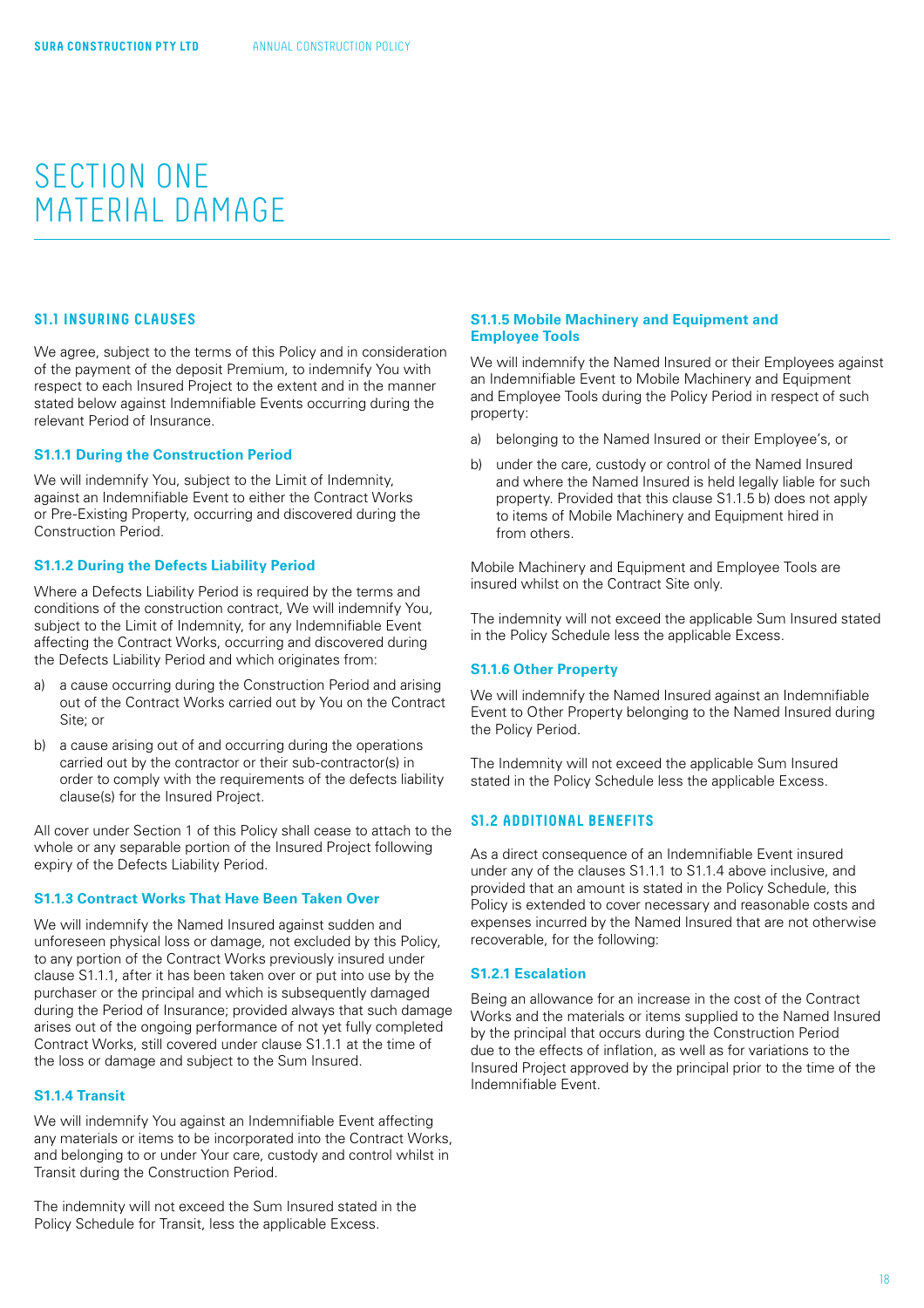### <span id="page-18-0"></span>**S1.2.2 Removal of Debris**

Being:

- a) the removal and disposal of debris coming onto the Contract Site, as a consequence of an Indemnifiable Event necessary to restore or replace damaged Insured Property;
- b) the demolition, removal and disposal of damaged Insured Property; and
- c) the removal and disposal of undamaged Insured Property from the Contract Site necessary to restore or replace damaged Insured Property.

#### **S1.2.3 Professional Fees**

Being the fees of architects, surveyors, consulting engineers and other professional consultants to restore or replace Insured Property. Professional Fees will not include any fees for the preparation of a claim or estimate of fees. Professional Fees will not exceed rates authorised under the scales (if any) of the various institutions regulating such charges at the time of the loss or damage.

#### **S1.2.4 Expediting Expenses**

Being express delivery within Australia, overtime rates of wages, the hire of additional labour, equipment and the costs of purchasing resources to urgently restore or replace Insured Property. Expediting Expenses will not include reimbursement of costs to compensate for delay in completion of the works or any other consequential loss or the cost associated with specifically chartered Aircraft.

#### **S1.2.5 Mitigation Expenses**

Being the cost and expenses of containing, reducing, suppressing or preventing any further physical loss or damage to Insured Property, provided such further physical loss or damage would not be excluded from cover under this Policy.

#### **S1.2.6 Miscellaneous Expenses**

Being:

- a) the cost incurred to comply with the requirements of any act of parliament or regulation made there under or by any by-law or regulation of any municipal or other statutory authority with which the Named Insured has been required to comply;
- b) the cost incurred for the attendance of the police force, fire brigade or any other emergency service or authority; and
- c) the cost that arises from the application of the maritime conditions of general average and salvage charges following Transit.
- d) re-writing or re-drawing or re-creating plans and drawings or other contract documents or data including computer data as a result of damage.

Miscellaneous Expenses does not include those costs to comply with the requirements of any act of parliament or regulation known to the Named Insured prior to the loss or damage occurring.

#### **S1.2.7 Claim Preparation Costs**

Being for preparing, collating, auditing or qualifying information required by Us for the purposes of determining indemnity under this Policy provided that such costs and expenses do not include legal advice or legal fees of any type whatsoever.

#### **S1.2.8 Search and Locate Costs**

Being the costs and expenses incurred by the Named Insured for the purposes of locating leaks in pipelines.

We will pay such costs and expenses irrespective of an Indemnifiable Event provided they are incurred during the Construction Period or Defects Liability Period as the case may be.

#### **S1.3 LIMIT OF INDEMNITY**

Our total liability for each Insured Project under this Section of the Policy, in respect of any Indemnifiable Event will not exceed the cost of indemnification in respect of loss or damage incurred plus the total of the applicable Sums Insured stated for the Additional Benefits in the Policy Schedule, less the applicable Excess. In no case will Our maximum liability, for any one Indemnifiable Event, exceed the Total Limit of Liability stated in the Policy Schedule, less the highest applicable Excess.

## **S1.4 BASIS OF LOSS SETTLEMENT**

Following an Indemnifiable Event, the basis of any settlement under this Section of the Policy will be:

#### **S1.4.1 Contract Works, Principal Supplied Material, Other Property and Pre-Existing Property**

#### **S1.4.1.1 Repair or Total Loss**

- a) in the case of damage which can be repaired, the cost of repairs necessary to restore the property to a condition as good as but not better or more efficient or extensive than its condition immediately before the time when the Indemnifiable Event occurred,
- b) in the case of a total loss, the actual value of the property immediately before the time when the Indemnifiable Event occurred. However, only to the extent to which the costs claimed were borne by You and, where relevant, subject to the application of Average (see "AVERAGE/ UNDERINSURANCE" in [page 7\)](#page-6-0).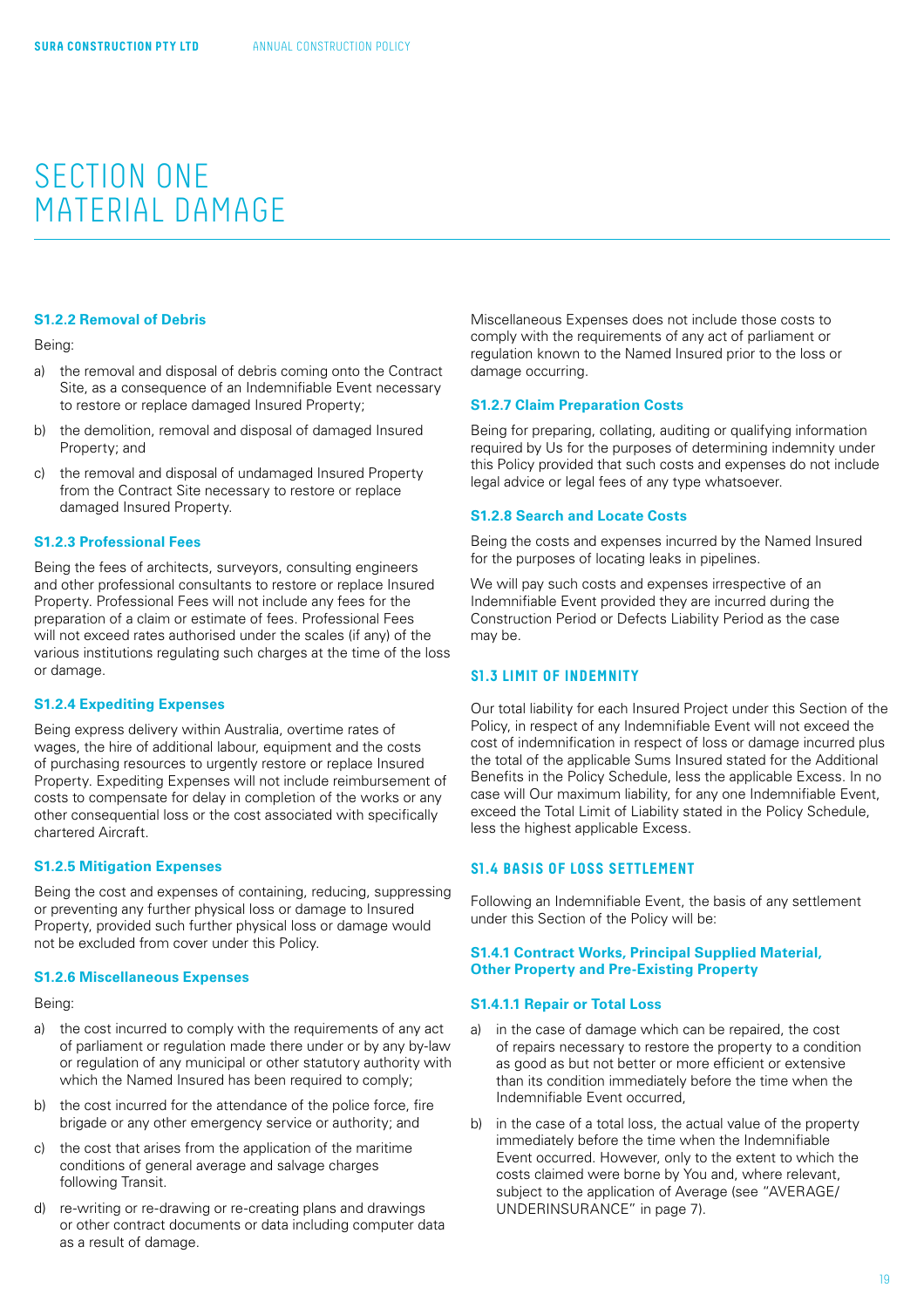#### **S1.4.2 Employee Tools, Mobile Machinery and Equipment**

#### **S1.4.2.1 Repair or Total Loss**

- a) in the case of damage which can be repaired, the cost of repairs necessary to restore the property to a condition as good as but not better or more efficient or extensive than its condition immediately before the time when the Indemnifiable Event occurred but not exceeding the lesser of the Sum Insured or current Market Value of the insured item,
- b) in the case where We accept that there has been a total loss, the Sum Insured or current Market Value of the insured item, at the time of the Indemnifiable Event, whichever is the lesser, but only to the extent to which the costs claimed were borne by You and, where relevant, subject to the application of Average (see "AVERAGE/UNDERINSURANCE" on [page 7\)](#page-6-0). However, if the insured item at the time of the Indemnifiable Event was under 2 years of age from the date of original commissioning when new, We will pay You the new replacement cost of that item subject to the Sum Insured.

Market Value means the cost to buy an item equivalent to the insured item being of the same age, condition, model and make, as assessed by Us, including any tools supplied with the insured item and any accessories fitted to the insured item and any signwriting applied to the insured item.

#### **S1.4.3 Requirement to Repair**

Damage that can be repaired must be repaired, but if the cost of repairing any damage equals or exceeds the actual value of the property immediately before the Indemnifiable Event occurred, settlement will be in accordance with clause S1.4.1.1b).

#### **S1.4.4 Overhead Charges**

We will pay for an appropriate level of overhead charges and profit in connection with the reinstatement of the loss or damage, in accordance with the Insured Project.

#### **S1.4.5 Recovery or Retrieval Costs**

Following an Indemnifiable Event We will pay any cost incurred by You in the recovery or retrieval of lost or damaged Insured Property as long as the total cost of such recovery or retrieval (or attempted recovery or retrieval), including the cost of repair or replacement of the lost or damaged property, does not exceed the actual value of the Insured Property immediately before the Indemnifiable Event occurred.

#### **S1.4.6 Costs of Repeating tests**

Following an Indemnifiable Event We will pay all costs necessarily incurred in order to repeat or carry out subsequent physical tests or trials on the Insured Property, but only where such tests are needed as a direct consequence of the Indemnifiable Event.

#### **S1.4.7 Salvage**

Any salvage proceeds retained by You will be deducted from the indemnity otherwise paid. However, where Insured Property is lost or damaged as a consequence of an Indemnifiable Event, but the foundations of the Contract Works or the Pre-Existing Property are not and, due to the exercising of statutory powers or legislation or authority by a government department, local government or any statutory authority, the reinstatement of the Insured Property is required to be carried out upon another site, then the abandoned foundations will be considered as included in a total loss and settlement will be made on the basis provided for in clause S1.4.1.1b).

## **S1.4.8 Accounts**

We will not be liable to make any payment under this Policy unless You have paid the Premium and produced to Our reasonable satisfaction accounts, invoices, receipts and other documentation stating that repairs have been carried out or replacement has taken place, as the case may be.

#### **S1.4.9 Provisional Repairs or Alterations**

We will not pay for

- a) the cost of any provisional repair unless such repair:
	- i) constitutes part of the final repair and does not increase the total repair cost; or
	- ii) can be shown to have been necessary in order to prevent further physical loss of or damage to the Insured Property, which loss or damage is not otherwise excluded by this Policy, and as long as the cost thereof does not exceed the estimated amount otherwise payable by Us for such further physical loss or damage; or
- b) the cost of any alterations, additions or improvements.

#### **S1.4.10 Application of Excess**

We will subtract the amount of the Excess from the amount otherwise payable for each Indemnifiable Event. If more than one Excess is applicable in respect of one and the same Indemnifiable Event, the highest Excess only will be subtracted.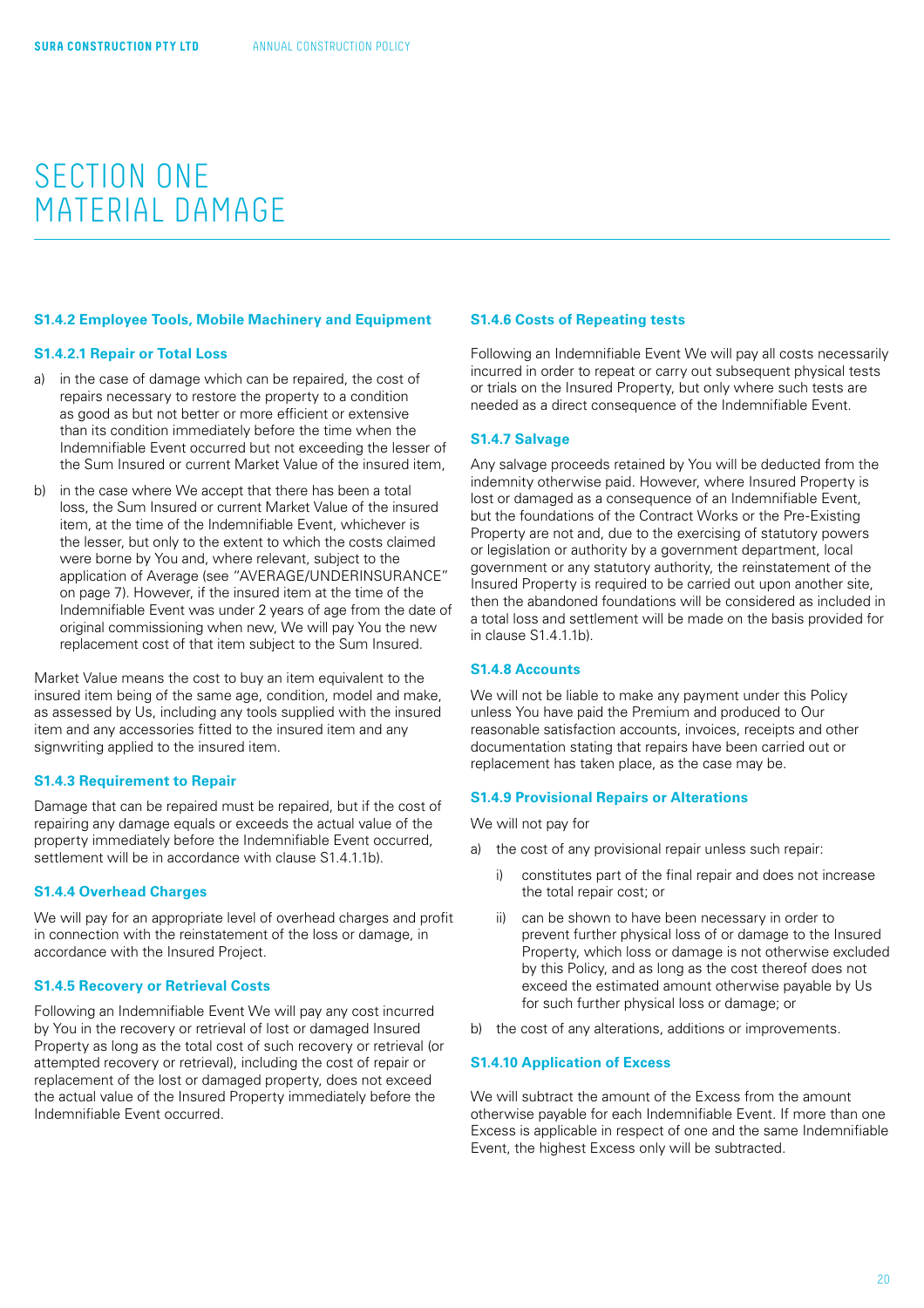### <span id="page-20-0"></span>**S1.4.11 Customs Excise and Other Duties**

We will pay for any customs excise and other duties that the Named Insured becomes liable for in relation to replacement of Insured Property due to damage insured by this Policy.

#### **S1.4.12 Minor repairs**

Upon notification of any loss or damage being given to Us, You may carry out repairs or make good any minor damage, reasonably estimated at less than \$10,000, but in all other cases You must give Us, Our employees or agents an opportunity to inspect the loss or damage before any repairs or alterations are effected. If no inspection is carried out by or on behalf of Us within a period of time which is reasonable having regard to the location of the risk, weather conditions and any other relevant factors, You may proceed with such repairs or replacement.

Provided that this clause does not apply to any loss or damage claimable under Section 2 of this Policy.

### **S1.5 EXCLUSIONS**

Under this Section of the Policy, We will not indemnify You against:

#### **S1.5.1 Aircraft, Hovercraft or Watercraft**

loss of or damage to Aircraft, Hovercraft or Watercraft.

#### **S1.5.2 Breakdown of Second-hand Items or Pre-Existing Property**

the cost of repairing, replacing or rectifying loss or damage caused by Breakdown of any second-hand item(s). For the purposes of this Exclusion S1.5.2. Breakdown shall mean mechanical, hydraulic, electrical or electronic failure from any cause whatsoever. However, this Exclusion S1.5.2 is limited to the item itself and will not extend to include other parts of the Insured Project damaged due to, and as a consequence of, such failure.

### **S1.5.3 Building Warranty**

the cost of repairing any loss or damage to either Contract Works or Pre-Existing Property where the cost of such loss or damage is covered under a Federal, State or Territory law governing building warranty.

## **S1.5.4 Consequential Loss**

consequential loss of any kind including but not limited to loss of use, penalties, fines, liquidated damages or aggravated, punitive or exemplary damages.

#### **S1.5.5 Data**

loss of or damage:

- a) to Data; and
- b) caused directly or indirectly by a Data Problem. However, if loss or damage caused by a Data Problem results in the occurrence of further loss of or damage to Insured Property that is directly caused by fire, lightning, explosion, smoke, leakage from fire protective equipment, impact by Aircraft, spacecraft or land Vehicle, windstorm or hail, earthquake, tsunami, flood, freeze or weight of snow, this Exclusion S1.5.5 b) will not apply to such resulting loss or damage.

#### **S1.5.6 Faulty Material, Workmanship or Design**

#### **S1.5.6.1 Contract Works**

With respect to Contract Works only loss of or damage to and the cost necessary to replace repair or rectify:

- a) any component part or individual item of the Contract Works which is defective in design plan specification materials or workmanship;
- b) other parts of the Contract Works lost or damaged to enable the replacement, repair, or rectification of Contract Works excluded by (a) above.

Exclusion (a) above shall not apply to any other part of the Contract Works which is free of the defective condition but is damaged in consequence thereof.

#### **S1.5.6.2 Other Insured Property**

With respect to other Insured Property loss of or damage due to defective design plan specification materials or workmanship.

For the purpose of the Policy and not merely this Exclusion Insured Property shall not be regarded as lost or damaged solely by virtue of the existence of any defect in design plan specification material or workmanship in the Insured Property or any part thereof.

#### **S1.5.7 Gradual Deterioration**

the cost of rectifying corrosion, erosion, wasting, wearing away, abrasion, or other gradual deterioration including that caused by atmospheric conditions.

#### **S1.5.8 Inventory Loss**

loss of or damage discovered only at the time an inventory is taken, unless such loss of or damage can be attributed to burglary.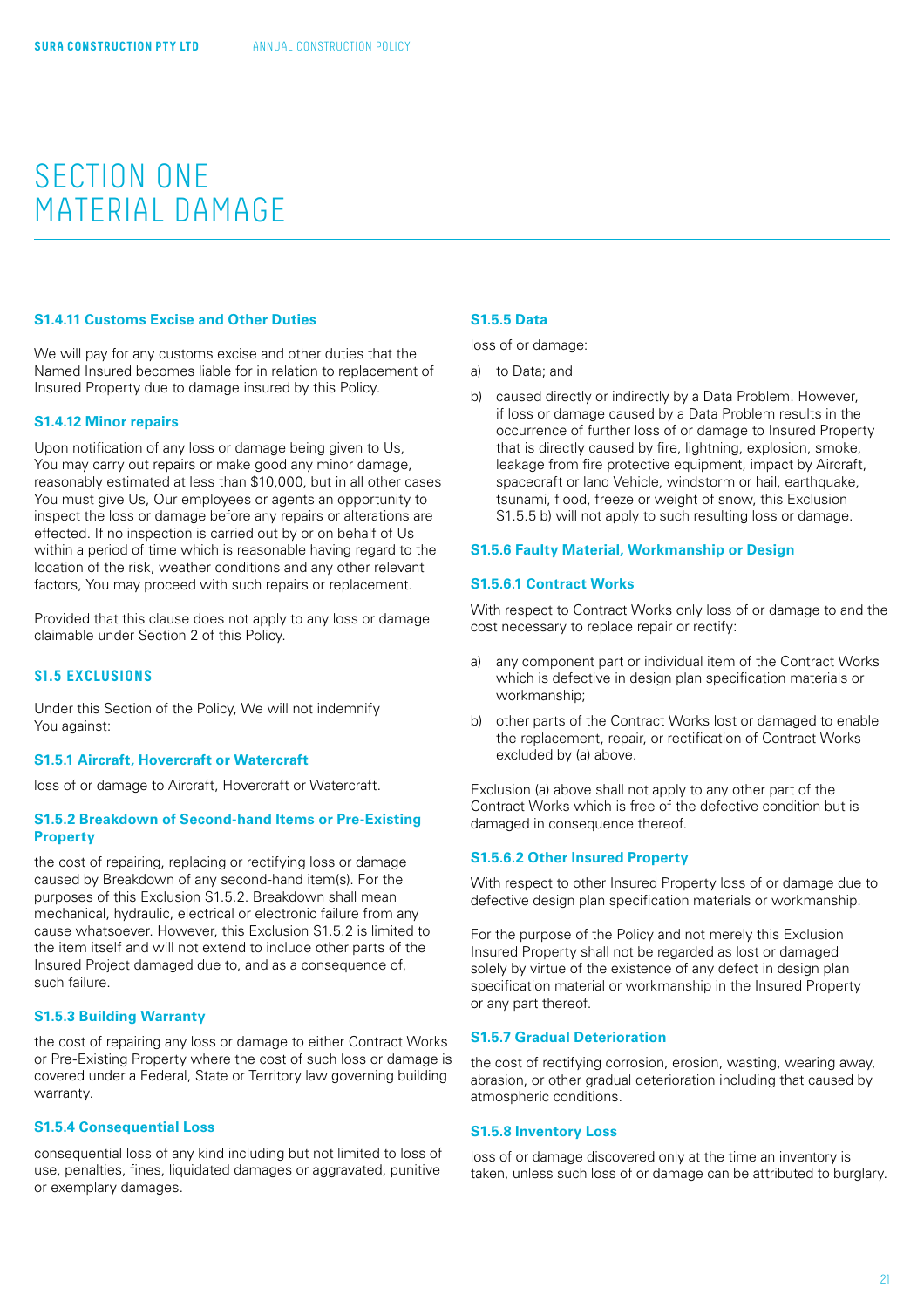#### <span id="page-21-0"></span>**S1.5.9 Money**

loss of or damage to cash, bank notes, treasury notes, cheques, money orders, stamps, deeds, bonds, bills of exchange, promissory notes and securities.

#### **S1.5.10 Mitigation Expenses**

any Mitigation Expenses except for those specific costs covered as per clause S1.2.5 and S1.4.9.

#### **S1.5.11 Normal Upkeep**

the cost of normal upkeep or routine making good.

#### **S1.5.12 Mobile Machinery and Equipment and Employee Tools**

loss of or damage to Mobile Machinery and Equipment and Employee Tools:

- a) for which the supplier or manufacturer or anyone else is responsible either by law or under contract;
- b) which is attached to or towed by Watercraft or Hovercraft, or is underground;
- c) being Vehicles licensed or registered for general road use, except when being used at the Contract Site as a tool of trade;
- d) directly caused by the imposition of abnormal conditions by testing, intentional overloading or experiments; or
- e) consisting of scratching or discolouration of painted, plated or polished surfaces,

and any cost in respect of repairing or replacing parts, gases, fluids or liquids requiring periodic or frequent replacement, topping up, repair or maintenance including (but not limited to gases, fluids, liquids, fuses, shear-pins, rupture plates or other expendable load limiting devices, bits, drills, knives, saw blades or other cutting devices, dies, moulds, patterns, pulverising and crushing surfaces, screens, sieves, filters, ropes, belts, chains, elevator and conveyor belts, batteries, flexible pipes, jointing and packing material, tyres or tracks, where such costs are as a result of the inherently replaceable nature of such parts.

#### **S1.5.13 Mobile Machinery and Equipment and Employee Tools**

- a) costs in respect of repairing, replacing or rectifying electrical or electronic breakdown, mechanical breakdown, explosion, failure or derangement of any Mobile Machinery and Equipment and Employee Tools;
- b) loss of or damage to an item while being hired out to others.

#### **S1.5.14 Records**

loss of or damage to:

- a) books of accounts, drawings, card index systems and other records, other than as described in b) below, other than for the cost of blank books, blank pages or other materials plus the cost of labour for actually transcribing or copying said records; or
- b) media, Data storage devices, and programme devices for electronic and electromechanical Data processing or for electronically controlled equipment, other than the cost of reproducing such media, Data storage devices, and programme devices from duplicates or from originals of the previous generation of the media.

No indemnity is provided for the cost of gathering or assembling information or Data for such reproduction.

#### **S1.5.15 Transit**

loss of or damage whilst Insured Property is in Transit, where such loss of or damage consists of scratching or discolouration of painted, plated or polished surfaces or breakage of glass, china, porcelain or similar brittle materials or is occasioned by lawful seizure or other operation of law or arising from any breach of contract, agreement or obligation.

#### **S1.5.16 Dewatering**

any costs associated with the installation and operation of any dewatering equipment or any other costs associated with removing water from on or around the Contract Site.

However We will indemnify the Named Insured against the cost of dewatering necessary to provide initial access to, and to allow repairs to be effected to previously completed sections of the Insured Project whether damaged or undamaged following an Indemnifiable Event but not exceeding the cost of dewatering which was being incurred immediately prior to the Indemnifiable Event.

#### **S1.5.17 Stabilising Fluid**

any costs incurred to replace "Bentonite" or any other stabilising medium used for the purposes of preventing collapse of an excavation whilst being used for the purpose it was intended.

#### **S1.5.18 Haul Roads**

loss of or damage to haul roads, borrow pits or quarries.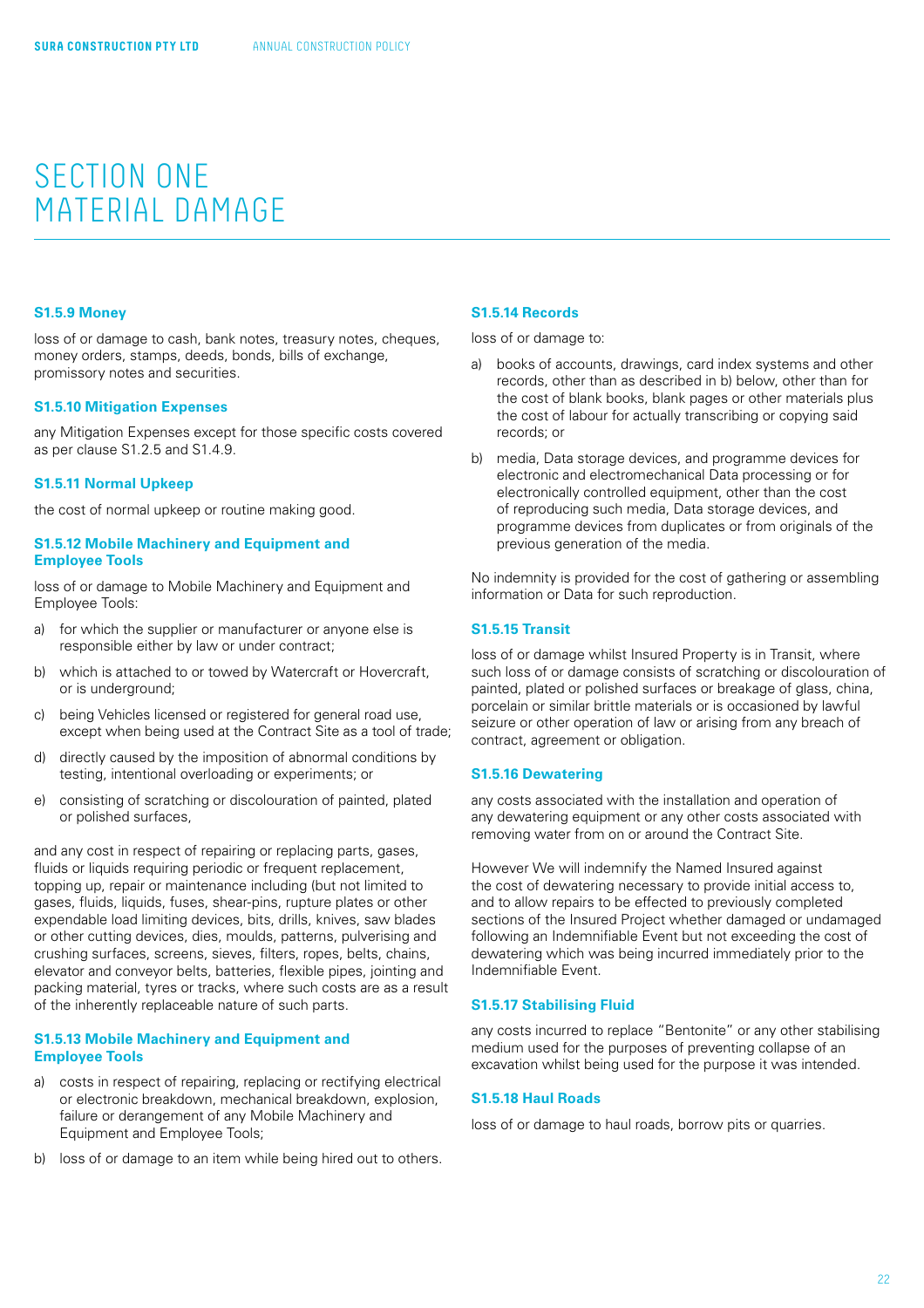## <span id="page-22-0"></span>**S1.6 CONDITIONS**

The following Conditions apply to this Section of the Policy.

## **S1.6.1 Abandonment of Property**

All coverage afforded by this Policy shall cease immediately with respect to the Insured Property or any part thereof from the time that it is Abandoned.

### **S1.6.2 Loss Payment**

Any payment under Section 1 of the Policy can be paid to any party to whom the Named Insured may direct.

## **S1.6.3 Sums Insured and Declared Values**

## **S1.6.3.1 Contract Works**

The Sum Insured will represent the total cost, labour and materials, of reinstating the Contract Works at the time of completion of the Contract Works, including the cost of installations and materials or items supplied by the principal to a condition substantially the same as but not better nor more extensive than its condition when new.

## **S1.6.3.2 Mobile Machinery and Equipment and Employee Tools**

The Declared Value will represent the cost of reinstating the Mobile Machinery and Equipment and Employee Tools to a condition substantially the same as but not better nor more extensive than its current condition, including transport and erection costs and customs dues or other impost if levied.

If subsequent to loss or damage covered by this Policy it is found that the Declared Value for Mobile Machinery and Equipment and Employee Tools, is less than 90% of the actual sum required to reinstate, then We may apply Average (see "AVERAGE/ UNDERINSURANCE"on [page 7](#page-6-0)).

#### **S1.6.3.3 Pre-Existing Property**

The Declared Value will represent the total cost of reinstating the Pre-Existing Property to a condition substantially the same as but not better or more extensive than its condition at the commencement of the Construction Period.

If subsequent to loss or damage covered by this Policy it is found that the Declared Value for Pre-Existing Property respectively, is less than 90% of the actual sum required to reinstate, then We may apply Average (see "AVERAGE/UNDERINSURANCE" on [page 7\)](#page-6-0). Provided that where We agree to cover Pre-Existing Property for an amount that represents a value less than its indemnifiable value then this Condition S1.6.3.3 shall not apply.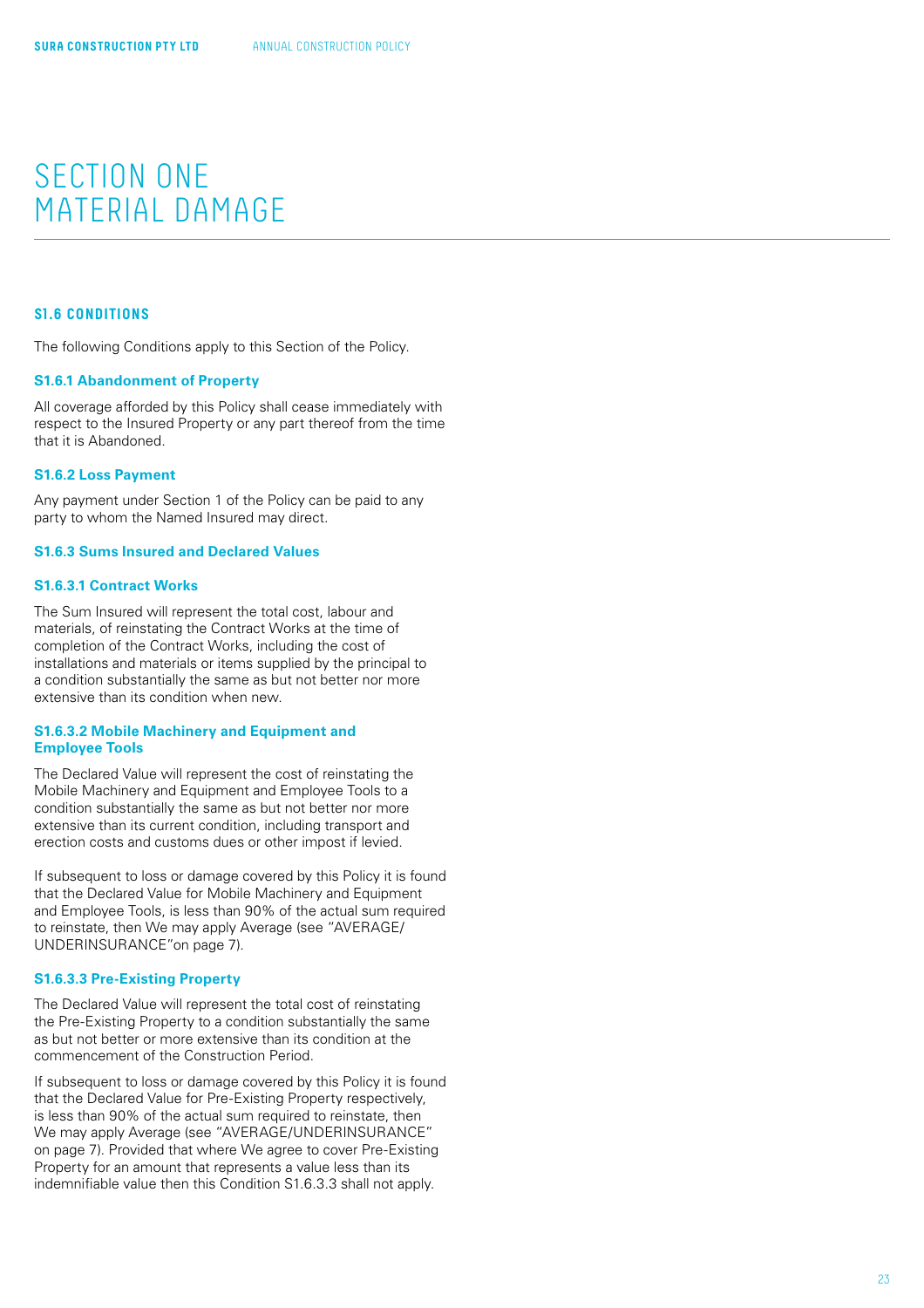<span id="page-23-0"></span>This Section is operative only if a dollar amount is shown in Your Policy Schedule.

### **S2.1 INSURING CLAUSES**

We agree, subject to the terms of this Policy and in consideration of the payment of the prescribed Premium, to indemnify You to the extent and in the manner stated below.

#### **S2.1.1 Public Liability**

Subject to the Limit of Liability, We will pay to or on behalf of You all sums which You become legally liable to pay by way of Compensation in respect of Personal Injury or Property Damage happening within the Geographic Limitations during the Period of Insurance caused by an Occurrence in connection with a Named Insured's Business.

We will also pay to the Named Insured, or on their behalf, all sums which the Named Insured becomes legally liable to pay by way of Compensation in respect of Personal Injury or Property Damage happening within the Geographic Limitations during the Policy Period caused by an Occurrence in connection with Incidental Business and any Other business shown in the Policy Schedule.

Provided that the anticipated revenue for the Policy Period, with respect to Incidental Business and Other business, is stated in the Policy Schedule.

#### **S2.1.2 Products Liability**

In respect of the Named Insured's Products only, We will pay to the Named Insured or on their behalf all sums which the Named Insured becomes legally liable to pay by way of Compensation in respect of Personal Injury or Property Damage happening within the Geographical Limitations during the Policy Period caused by an Occurrence arising directly from a defect in the Product that was not known to, or reasonably suspected by, the Named Insured, its directors, partners or senior executives, before the Product left the Named Insured's possession or control.

#### **S2.1.3 Cross Liability**

Insurance cover will apply to each person or entity comprising You, as if a separate policy has been issued to each of You provided that:

- a) Our aggregate liability in respect of all persons or entities comprising You for Compensation will not exceed the Limit of Liability stated in the Policy Schedule; and
- b) Our aggregate liability in respect of all persons or entities comprising You for Supplementary Payments is not increased.

We will not exercise any right of subrogation against an Additional Insured where such an Additional Insured is indemnified under this Policy.

#### **S2.1.4 Application of Excess**

We will subtract the amount of the Excess from the amount otherwise payable for each Occurrence. Unless otherwise stated, the Excess does not include charges, expenses and legal costs incurred by either Us or You with Our written consent in the defence or settlement of the claim.

## **S2.2 ADDITIONAL BENEFITS**

In accordance with the indemnity provided by this Policy and in addition to the Limit of Liability, We will:

- a) pay all charges, expenses and legal costs incurred by either Us or by You, with Our written consent, in the settlement or defence of any claim for Compensation;
- b) pay expenses incurred by You for first aid to others at the time of an Occurrence;
- c) pay expenses incurred for the protection of damaged or undamaged property of any third party including temporary repairs at the time of an Occurrence covered by this Section; and
- d) pay expenses incurred for the shoring up and or underpinning of damaged and undamaged property of any person(s), at the time of an Occurrence covered by this Section.

#### Provided that

- 1. If We pay the Limit of Liability in respect of any claim or series of claims We will not be obliged to defend any legal action against You. We will have no further liability under this Section with respect to the claim or series of claims (including legal costs) except for Supplementary Payments incurred by You with Our consent prior to the date of the payment.
- 2. If a payment exceeding the Limit of Liability has to be made to dispose of a claim or legal action against You, Our liability to pay any Supplementary Payments will be limited to that proportion of those Supplementary Payments that the Limit of Liability bears to the amount paid to dispose of the claim or legal action.
- 3. In the event of a claim with respect to any recognition or enforcement action brought or instituted within the Commonwealth of Australia relating to a judgment obtained against You within the United States or Canada arising from business visits (but not Manual Labour) by travelling directors and Employees of the Named Insured the Limit of Liability will apply inclusive of any Supplementary Payments.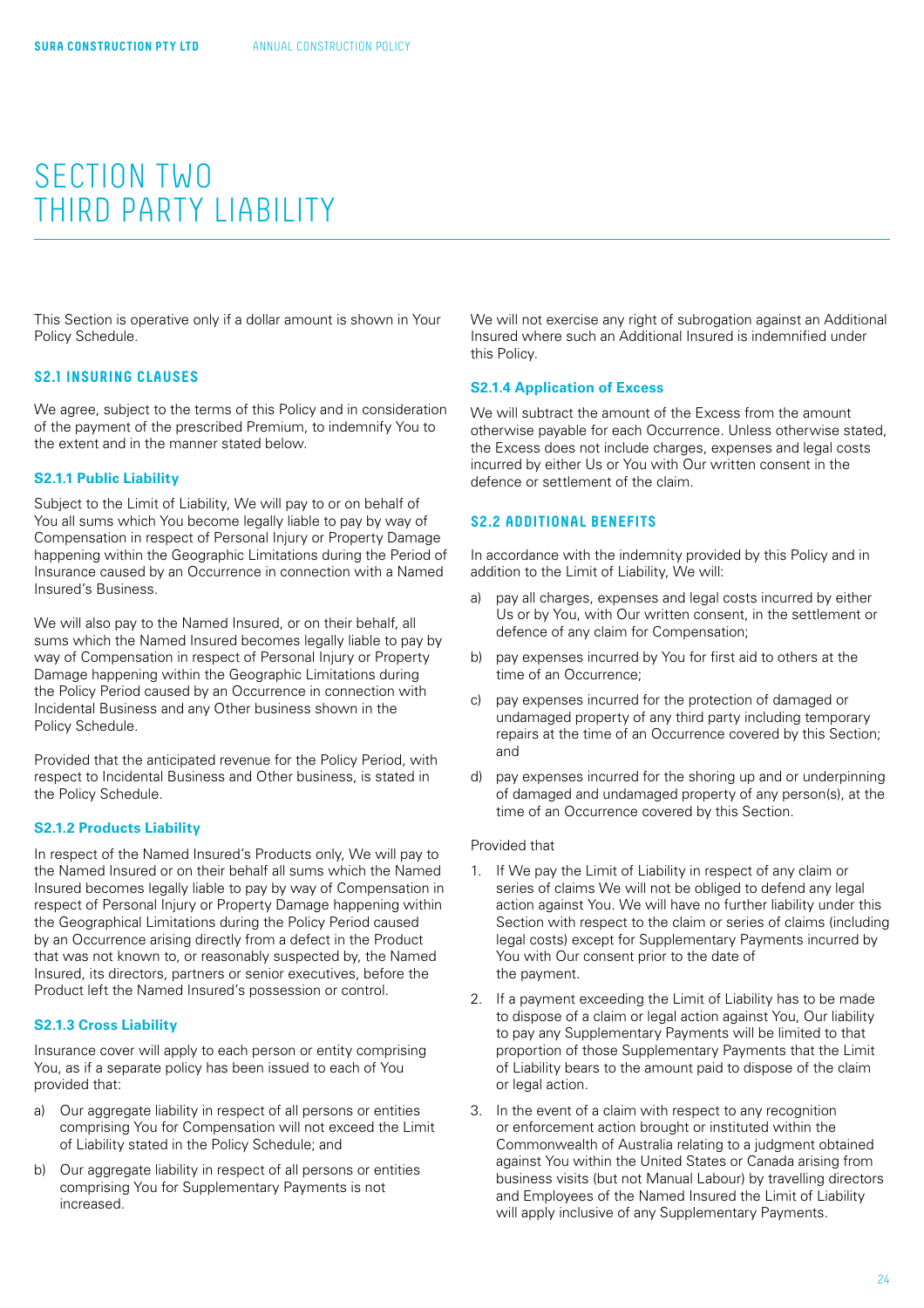## <span id="page-24-0"></span>**S2.3 LIMIT OF LIABILITY**

#### **S2.3.1 Public Liability**

We will pay up to the Limit of Liability in the aggregate for all claims for Personal Injury or Property Damage caused by or arising out of any one Occurrence.

## **S2.3.2 Products Liability**

We will pay up to the Limit of Liability in the aggregate for all claims for Personal Injury or Property Damage with respect to Products Liability during the Policy Period.

## **S2.4 EXCLUSIONS**

Under this Section of the Policy, We will not indemnify You against:

### **S2.4.1 Aircraft Landing Areas**

Personal Injury or Property Damage arising directly or indirectly out of or caused by, through, or in connection with the use of any land, property or structure as an airport, Aircraft hangar or Aircraft landing area.

### **S2.4.2 Aircraft, Hovercraft and Watercraft**

Personal Injury or Property Damage arising directly or indirectly out of or caused by, through, or in connection with any Watercraft exceeding eight (8) metres in length, Aircraft or Hovercraft.

#### **S2.4.3 Asbestos**

liability directly or indirectly caused by or alleged to be caused by or contributed to in whole or in part by or arising from:

- a) the existence of or exposure to asbestos and/or any asbestos containing materials;
- b) any obligation to defend any claim or suit against the Insured alleging liability resulting from a) above nor to Our liabilities for defence costs arising therefrom;

### **S2.4.4 Contracts and Agreements**

any liability assumed under any contract or agreement provided that this Exclusion S2.4.4 does not apply to:

- a) liability which would have been implied or imposed by law in the absence of such contract or agreement;
- b) liability assumed under a construction contract in relation to an Insured Project;
- c) liability assumed under any written lease of, or agreement for the rental of real property, where such lease or agreement does not include an obligation to insure such property; or

d) liability assumed under a written contract with a company or public authority for the supply to You of water, gas, electricity or communication services except where such contract is a contract by which You agree to perform work for or on behalf of that company of public authority.

Provided that paragraphs c) and d) do not apply to liability assumed by You under the relevant lease, contract or agreement to indemnify a party in respect of an act or omission for which it is wholly responsible, unless such liability would otherwise have been implied or imposed by law.

### **S2.4.5 Defective Design**

Personal Injury or Property Damage arising directly or indirectly out of or caused by, through, or in connection with any defective or deficient design or error in formula or in specification provided by You for a fee.

### **S2.4.6 Employer's Liability**

- a) Personal Injury to any of Your Employees arising out of or in the course of their employment in Your business,
- b) Personal Injury to any person who is pursuant to any Statute relating to workers' compensation deemed to be an Employee of You or in respect of which You are entitled to seek indemnity under any policy of insurance required to be taken out pursuant to any Statute relating to workers' compensation whether or not You are a party to such contract of insurance, or
- c) any liability imposed by the provisions of any workers' compensation Statute or any industrial award or agreement or determination.

This Exclusion S2.4.6 will apply irrespective of whether workers' compensation cover has been taken out or not.

## **S2.4.7 Employment Practice**

any liability in connection with any wrongful or unfair dismissal, denial of natural justice, defamation, misleading representation or advertising, harassment or discrimination relating to the employment or prospective employment by You or on Your behalf of any person.

## **S2.4.8 Fines, Penalties and Punitive Damages**

fines, penalties, liquidated damages, punitive, exemplary or aggravated damages how ever imposed.

## **S2.4.9 Insured Property under Section 1**

any liability for expenditure directly or indirectly incurred including any financial consequences thereof in doing or redoing or making good or replacing any property consisting of or forming part of Insured Property under Section 1 of this Policy.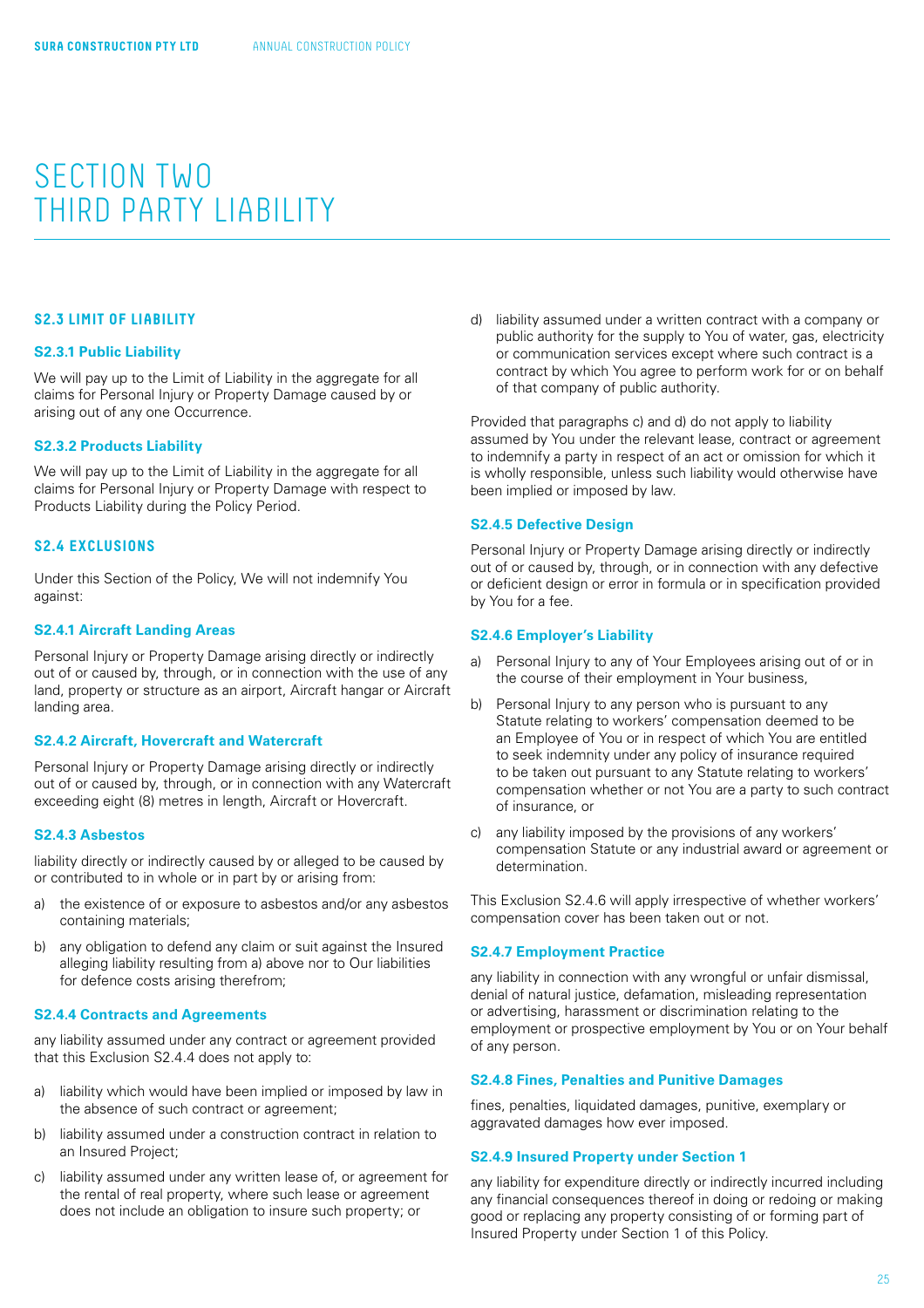#### <span id="page-25-0"></span>**S2.4.10 Jurisdiction Limits**

a) any action brought or instituted against You or any judgment obtained against You (whether or not such judgment is enforced by the courts of the Commonwealth of Australia) in any country other than the Commonwealth of Australia in which You are represented by a branch or by an Employee domiciled in that country or by a company, firm or individual holding Your power of attorney.

Provided that this Exclusion S2.4.10 a) does not apply to actions and judgments arising from business visits (but not Manual Labour) by travelling directors and Employees of the Named Insured to any country other than the United States or Canada;

b) or any actions brought or instituted against You or any judgment obtained against You (whether or not such judgment is enforced by the courts of the Commonwealth of Australia) within the United States or Canada.

Provided that this Exclusion S2.4.10 (b) does not apply to any recognition or enforcement action brought or instituted within the Commonwealth of Australia relating to a judgment obtained against You within the United States or Canada arising from business visits (but not Manual Labour) by travelling directors and Employees of the Named Insured.

#### **S2.4.11 Known Defects**

Personal Injury or Property Damage arising directly or indirectly out of or caused by, through, or in connection with any defect or deficiency in Your Products of which You or Your agents have knowledge or have reason to suspect at the time when the Products pass from Your actual physical custody or from the actual physical custody of any person under Your control.

#### **S2.4.12 Libel or Slander**

the publication or utterance of a libel, slander or defamation:

- a) made prior to the commencement of the Policy Period;
- b) made by You or at Your direction with the knowledge that it is false.

#### **S2.4.13 Loss of Use**

the loss of use of tangible property which has not been physically damaged or destroyed resulting from:

- a) delay in or lack of performance by You or on Your behalf of any contract or agreement; or
- b) the failure of the Products to meet the level of performance, quality, fitness or durability expressly or impliedly warranted or represented provided that this paragraph S2.4.13 b) does not apply to loss of use of other tangible property resulting from sudden and accidental physical damage to or destruction of the Products after these Products have been put to use by any person or organisation.

#### **S2.4.14 Mitigation Expenses**

any liability directly or indirectly arising out of or in conjunction with any attempt or effort to avoid, reduce or mitigate any potential or real injury or damage, except for those expenses covered under clause S2.2 b), S2.2 c), S2.2 d) of this Policy.

#### **S2.4.15 Pollution**

- a) Personal Injury or Property Damage arising directly or indirectly out of or caused by, through, or in connection with the discharge, dispersal, release or escape of Pollutants into or upon land, the atmosphere or water unless such discharge, dispersal, release or escape is sudden, identifiable, unexpected and unintended from Your standpoint and takes place in its entirety at a specific time and place (such place not being located in the United States or Canada),
- b) the cost of preventing, removing, nullifying or cleaning up any contamination or pollution as a consequence of the discharge, dispersal, release or escape of any Pollutants provided that this paragraph S2.4.15 b) does not apply to removal, nullifying or cleaning up costs which are consequent upon a sudden, identifiable, unexpected and unintended happening which takes place in its entirety at a specific time and place;
- c) Personal Injury or Property Damage arising directly or indirectly out of or caused by, through or in connection with the actual, alleged or threatened discharge, dispersal, release, seepage, migration or escape of Pollutants caused by any of Your Products that has been discarded, dumped, abandoned or thrown away by others.

#### **S2.4.16 Preventing Right of Recovery**

any amount You are unable to recover because of a contract or agreement that You have entered into which excludes or limits Your rights to recover that amount. Provided that this clause S2.4.16 shall not apply to a construction contract.

#### **S2.4.17 Product Defect**

damage to Your Products if such damage is attributable to any defect in them or their harmful nature or unsuitability.

#### **S2.4.18 Product Recall**

the withdrawal, recall, inspection, repair, replacement or loss of use of Your Products or of any property of which Your Products form a part if such Products are withdrawn from the market or from use because of any known or suspected defect or deficiency in them.

### **S2.4.19 Products Liability for Additional Insureds**

any liability directly or indirectly arising out of or in connection with Products. However, this Exclusion S2.4.19 does not apply to the Named Insured.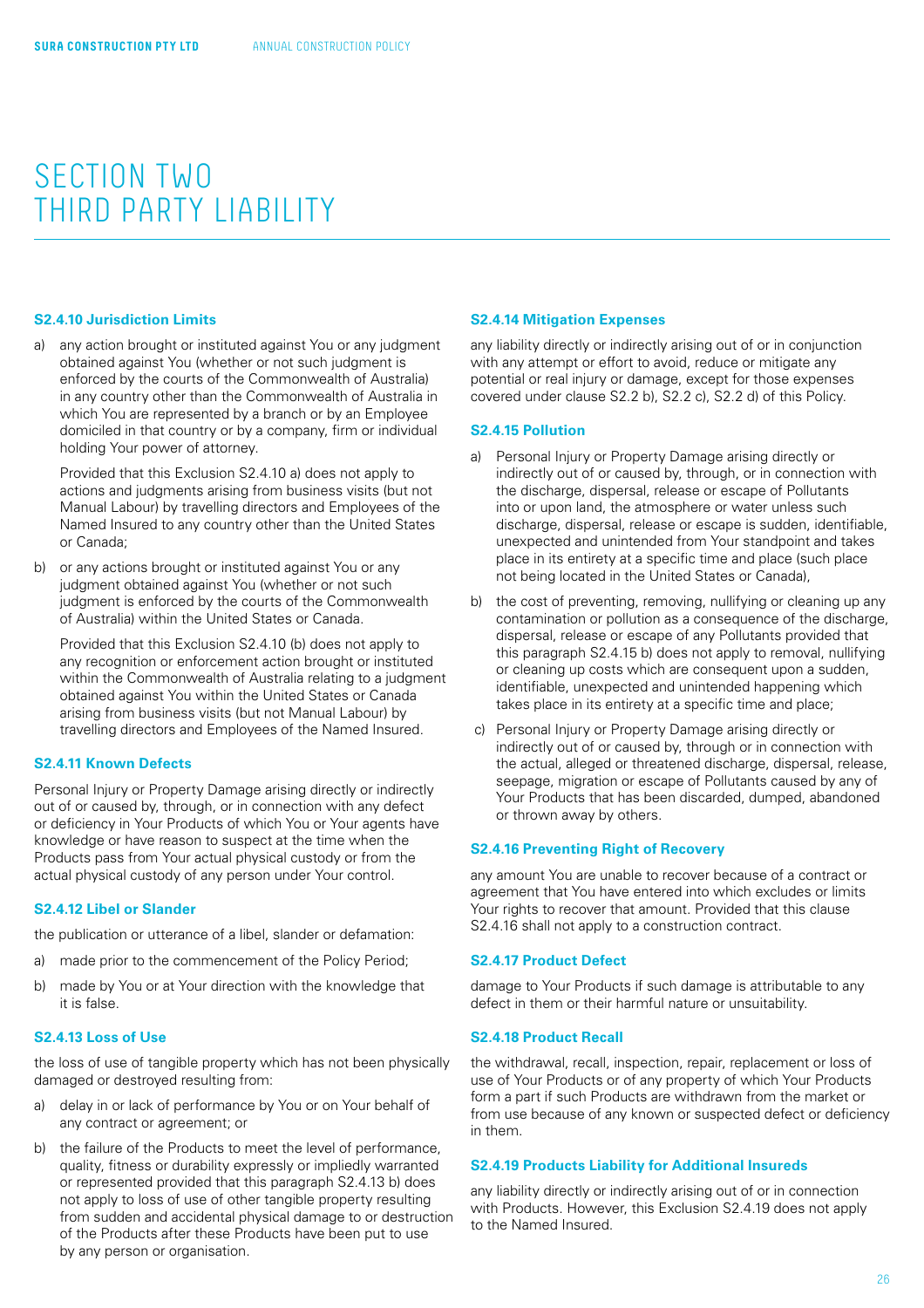#### <span id="page-26-0"></span>**S2.4.20 Professional Duty**

a breach of any professional duty owed by You or anyone for whose breaches of such duty You may be legally liable provided that this Exclusion S2.4.20 does not apply to the rendering of or failure to render first aid.

#### **S2.4.21 Property in Care, Custody, Physical or Legal Control**

Property Damage to or loss of:

- a) any land or property (including any contents therein) or part thereof, not owned by You, but which is in Your care, custody, physical or legal control and:
	- i) property where such damage arises as a direct consequence of Your failure to take reasonable protective measures; and
	- ii) any Vehicle except where such loss or damage occurs whilst any such Vehicle is in a car park owned or operated by the Named Insured, provided that the operation of such car park is not forming part of the Insured's Business and the Named Insured does not operate such car park for reward.
- b) Employees' property, construction plant, scaffolding, site huts, tools, or any other property leased or on loan to You, which is used, is to be used, or has been used to execute the Insured Project.

## **S2.4.22 Subsidence, Vibration or the Removal or Weakening of Support(s)**

Property Damage to third party property, land or building caused by subsidence, vibration or the removal or weakening of support(s) unless a dollar amount is shown against the relevant Sub-limit of Liability in the Policy Schedule.

#### **S2.4.23 Vehicles**

Personal Injury or Property Damage arising directly or indirectly out of or caused by, through, or in connection with Your ownership, use, legal possession, or legal control of any Vehicle or any attachment to such Vehicle:

- a) which is registered;
- b) in respect of which registration or insurance is required by virtue of any legislation relating to Vehicles; or
- c) in respect of which compulsory liability insurance or statutory indemnity is required by virtue of any legislation (whether or not insurance is effected).

Provided that this Exclusion S2.4.23 does not apply to claims in respect of:

- 1. Personal Injury arising out of an Occurrence which is partially (to the extent of that part) or totally outside the indemnity afforded under such compulsory liability insurance or other legislation relating to Vehicles and where the reason the Occurrence is outside the indemnity afforded by compulsory liability insurance or statutory indemnity does not involve a breach by You of legislation relating to Vehicles.
- 2. Property Damage arising out of and during loading and unloading of goods to or from any Vehicle.
- 3. Property Damage caused by the operation or use of any Vehicle which is designed primarily for lifting, lowering, loading or unloading whilst being operated or used by You or on Your behalf.
- 4. Property Damage caused by the use of any tool or plant forming part of or attached to or used in connection with any Vehicle other than when travelling to or from any Contract Site or transporting or carting goods.

### **S2.4.24 Fungi**

liability directly or indirectly caused by and/or contributed to, in whole or in part, any of the following perils:

- a) Fungi resulting directly or indirectly from any cause;
- b) the cost to test for, monitor, or assess the existence, concentration, or effects of Fungi; or
- c) the costs to clean up, remove or remediate against Fungi;

this Exclusion shall apply regardless of any other cause or event that contributes concurrently or in any sequence to the damage.